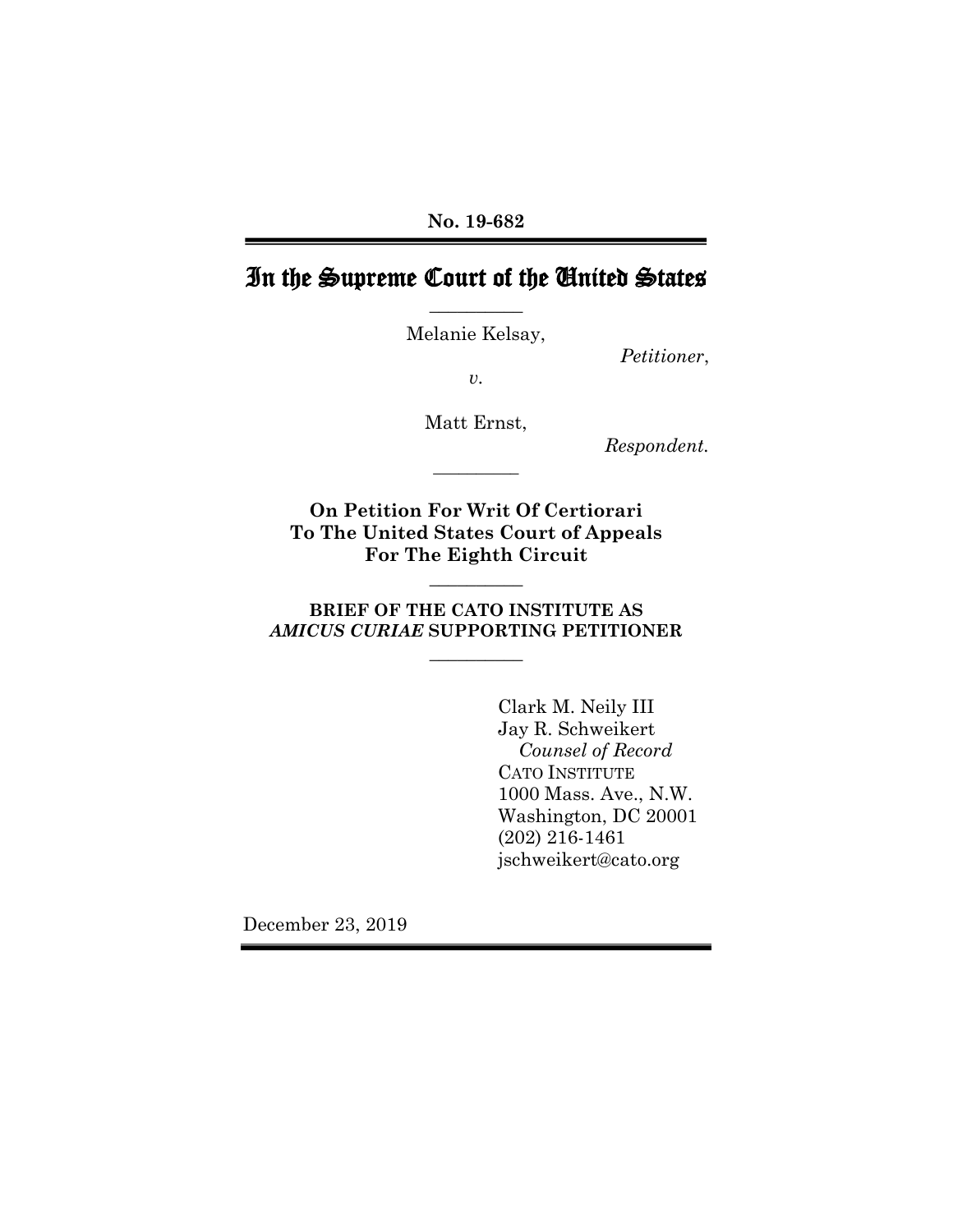# **TABLE OF CONTENTS**

| INTEREST OF AMICUS CURIAE 1                                                                                                                              |
|----------------------------------------------------------------------------------------------------------------------------------------------------------|
|                                                                                                                                                          |
|                                                                                                                                                          |
| THE DOCTRINE OF QUALIFIED IMMUNITY IS<br>Ι.<br>UNTETHERED FROM ANY STATUTORY OR<br>HISTORICAL JUSTIFICATION 4                                            |
| A. The text of 42 U.S.C. § 1983 does not provide                                                                                                         |
| B. From the founding through the passage of<br>Section 1983, good faith was not a defense to                                                             |
| C. The common law of 1871 provided limited<br>defenses to certain torts, not general immunity                                                            |
| D. Justices of this Court and judges across the<br>country have recognized the legal shortcomings                                                        |
| II. THE COURT SHOULD GRANT CERT TO<br>CLARIFY THAT CIVIL RIGHTS PLAINTIFFS<br>DO NOT NEED TO IDENTIFY PRIOR CASES<br>WITH FUNCTIONALLY IDENTICAL FACTS16 |
|                                                                                                                                                          |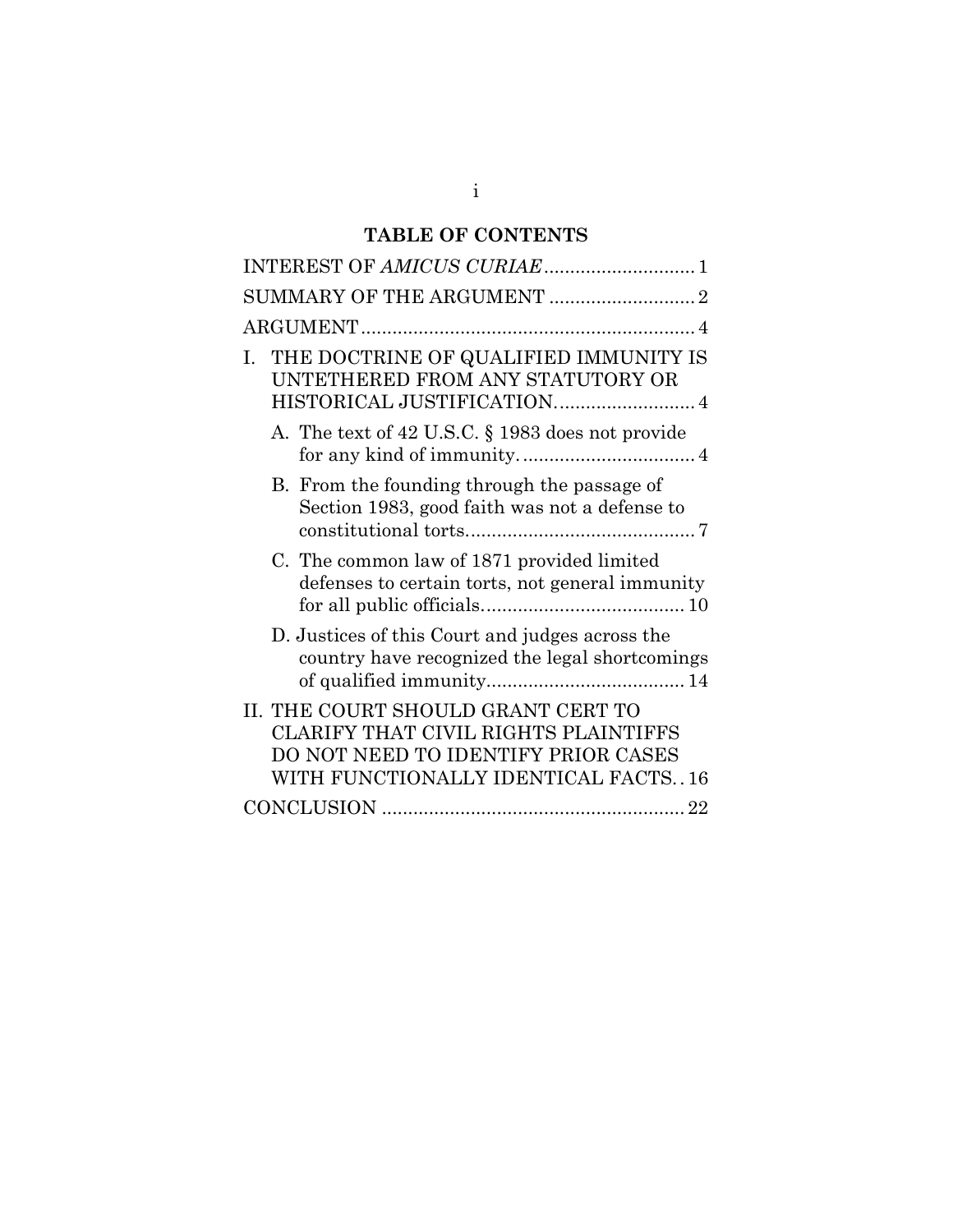#### **TABLE OF AUTHORITIES**

#### **Cases**

*Allah v. Milling*, 876 F.3d 48 (2d Cir. 2017)....... 16, 17 *Anderson v. Creighton*, 483 U. S. 635 (1987)............ 20 *Anderson v. Myers*, 182 F. 223 (C.C.D. Md. 1910)... 10, 12 *Ashcroft v. al-Kidd*, 563 U.S. 731 (2011)............. 20, 21 *Baxter v. Bracey*, 751 F. App'x 869 (6th Cir. 2018) .. 18 *Brosseau v. Haugen*, 543 U.S. 194 (2004)................... 3 *Buckley v. Fitzsimmons*, 509 U.S. 259 (1993)............. 6 *Campbell v. City of Springsboro*, 700 F.3d 779 (6th Cir. 2012)................................................................ 18 *Corbitt v. Vickers*, 929 F.3d 1304 (11th Cir. 2019) ... 19 *Crawford-El v. Britton*, 523 U.S. 574 (1998) ............ 14 *Estate of Smart v. City of Wichita*, No. 14-2111-JPO, 2018 U.S. Dist. LEXIS 132455 (D. Kan. Aug. 7, 2018) ....................................................................... 15 *Filarsky v. Delia*, 566 U.S. 377 (2012) ...................... 10 *Forrester v. White*, 484 U.S. 219 (1988) ...................... 6 *Graham v. Connor*, 490 U.S. 386 (1989)..................... 3 *Harlow v. Fitzgerald*, 457 U.S. 800 (1982) ......... 13, 20 *Jessop v. City of Fresno*, 936 F.3d 937 (9th Cir. 2019) ................................................................................ 19 *Kisela v. Hughes*, 138 S. Ct. 1148 (2018) ........ 2, 14, 20 *Latits v. Philips*, 878 F.3d 541 (6th Cir. 2017) ... 17, 18 *Little v. Barreme*, 6 U.S. (2 Cranch) 170 (1804) ..... 7, 8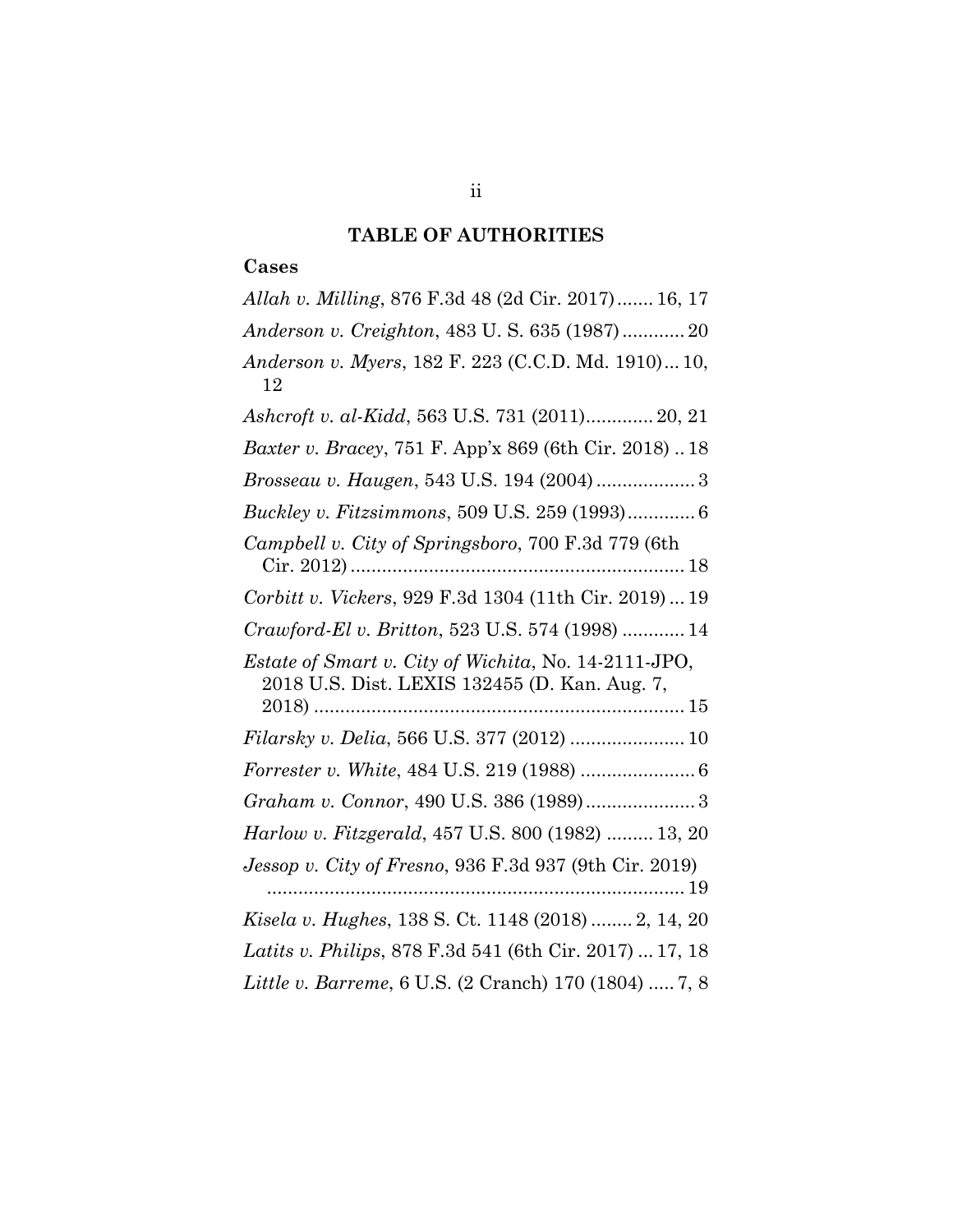| Malley v. Briggs, 475 U.S. 335 (1986) 5, 7, 13                                                            |
|-----------------------------------------------------------------------------------------------------------|
| Manzanares v. Roosevelt Cty. Adult Det. Ctr., No. CIV<br>16-0765, 2018 U.S. Dist. LEXIS 147840 (D. N.M.   |
| Miller v. Horton, 26 N.E. 100 (Mass. 1891)  9                                                             |
|                                                                                                           |
| Myers v. Anderson, 238 U.S. 368 (1915)  9                                                                 |
| Pierson v. Ray, 386 U.S. 547 (1967)  6, 11, 12                                                            |
|                                                                                                           |
| Scheuer v. Rhodes, 416 U.S. 232 (1974) 13                                                                 |
| <i>The Marianna Flora, 24 U.S. (11 Wheat.) 1 (1826). 10,</i><br>11                                        |
| Thompson v. Clark, No. 14-CV-7349, 2018 U.S. Dist.<br>LEXIS 105225 (E.D.N.Y. June 11, 2018)  15           |
| United States v. Lanier, 520 U.S. 259 (1997)  21                                                          |
| Wheatt v. City of E. Cleveland, No. 1:17-CV-377, 2017<br>U.S. Dist. LEXIS 200758 (N.D. Ohio Dec. 6, 2017) |
|                                                                                                           |
| White v. Pauly, 137 S. Ct. 548 (2017) 3, 20, 21                                                           |
|                                                                                                           |
| Zadeh v. Robinson, 902 F.3d 483 (5th Cir. 2018) 14                                                        |
| Zadeh v. Robinson, 928 F.3d 457 (5th Cir. 2019) 16                                                        |
| Ziglar v. Abbasi, 137 S. Ct. 1843 (2017)  2, 14, 15                                                       |
| <b>Statutes</b>                                                                                           |
|                                                                                                           |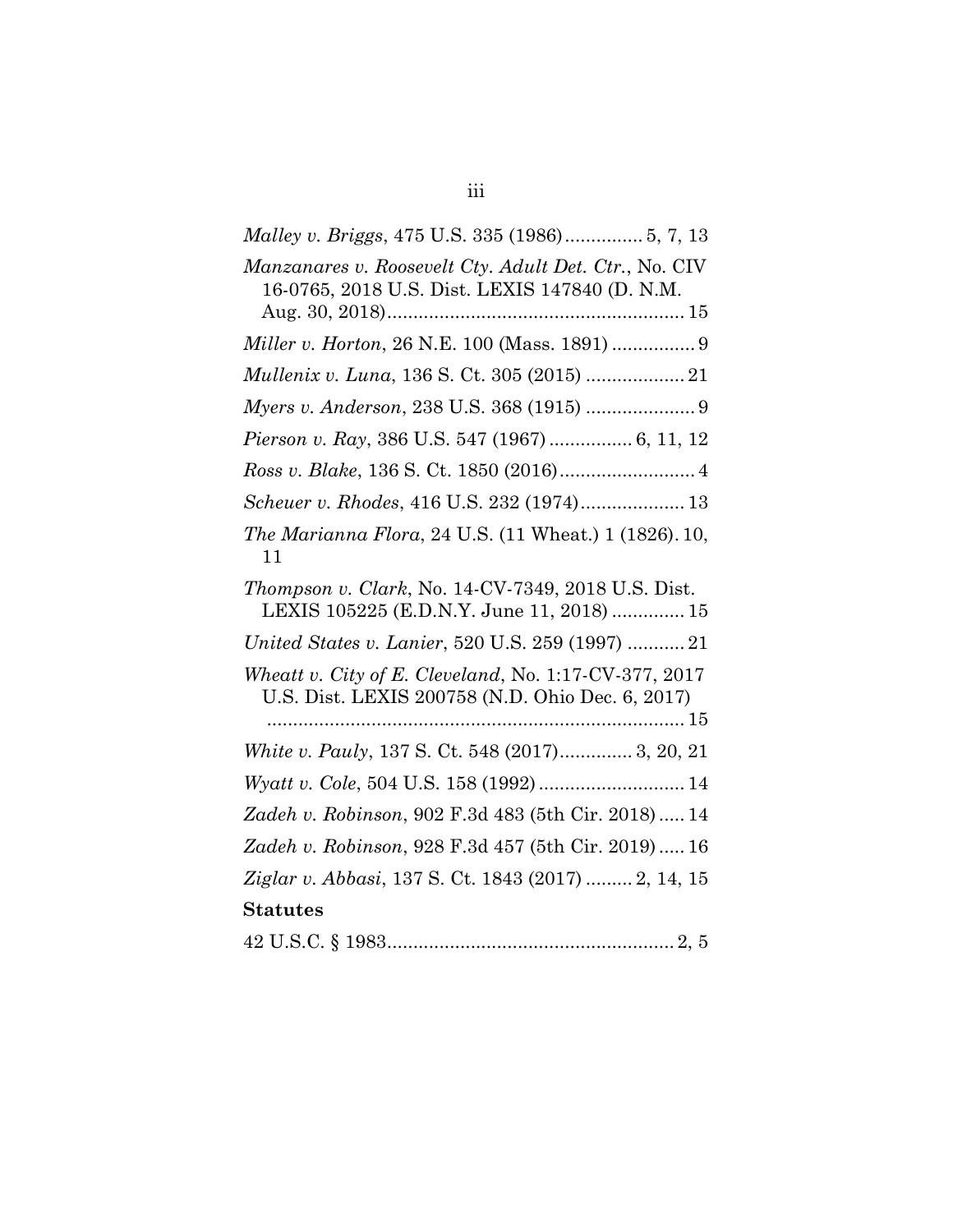# **Other Authorities**

| Akhil Reed Amar, Of Sovereignty and Federalism, 96                                                                                               |
|--------------------------------------------------------------------------------------------------------------------------------------------------|
| Ann Woolhandler, Patterns of Official Immunity and<br>Accountability, 37 CASE W. RES. L. REV. 396 (1986)7                                        |
| Br. for Pls. in Error, Myers v. Anderson, 238 U.S. 368                                                                                           |
| David E. Engdahl, Immunity and Accountability for<br>Positive Governmental Wrongs, 44 U. COLO. L. REV.                                           |
| James E. Pfander & Jonathan L. Hunt, Public<br>Wrongs and Private Bills: Indemnification and<br>Government Accountability in the Early Republic, |
| JAMES E. PFANDER, CONSTITUTIONAL TORTS AND THE                                                                                                   |
| Joanna C. Schwartz, The Case Against Qualified<br><i>Immunity</i> , 93 NOTRE DAME L. REV. 1797 (2018) 2                                          |
| Jon O. Newman, Opinion, Here's a Better Way to<br>Punish the Police: Sue Them for Money, WASH.                                                   |
| Lynn Adelman, The Supreme Court's Quiet Assault<br>on Civil Rights, DISSENT (Fall 2017)  15                                                      |
| Max P. Rapacz, Protection of Officers Who Act Under<br>Unconstitutional Statutes, 11 MINN. L. REV. 585                                           |
| Stephen Reinhardt, The Demise of Habeas Corpus<br>and the Rise of Qualified Immunity, 113 MICH. L.                                               |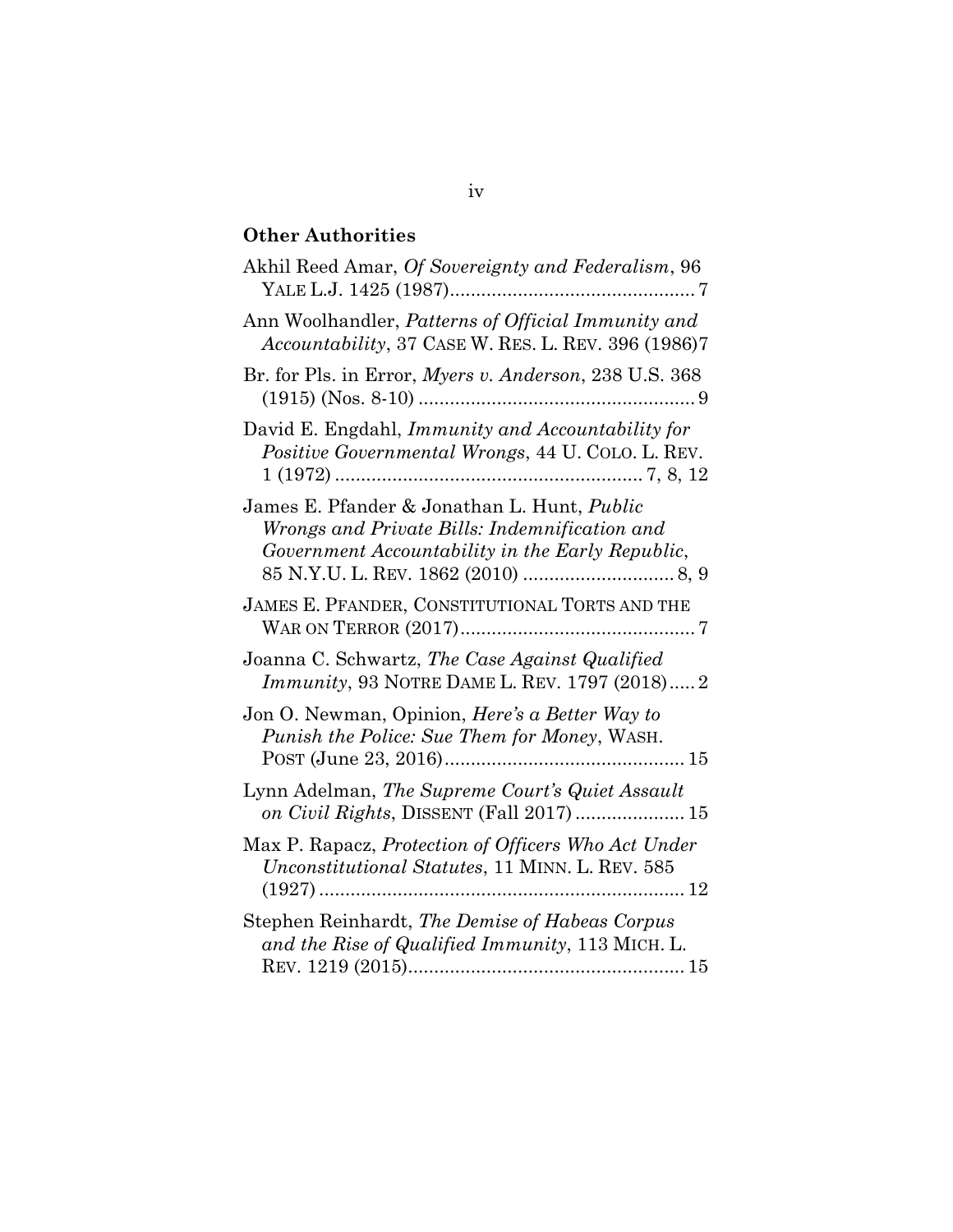William Baude, *Is Qualified Immunity Unlawful?*, 106 CALIF. L. REV. 45 (2018).......................... passim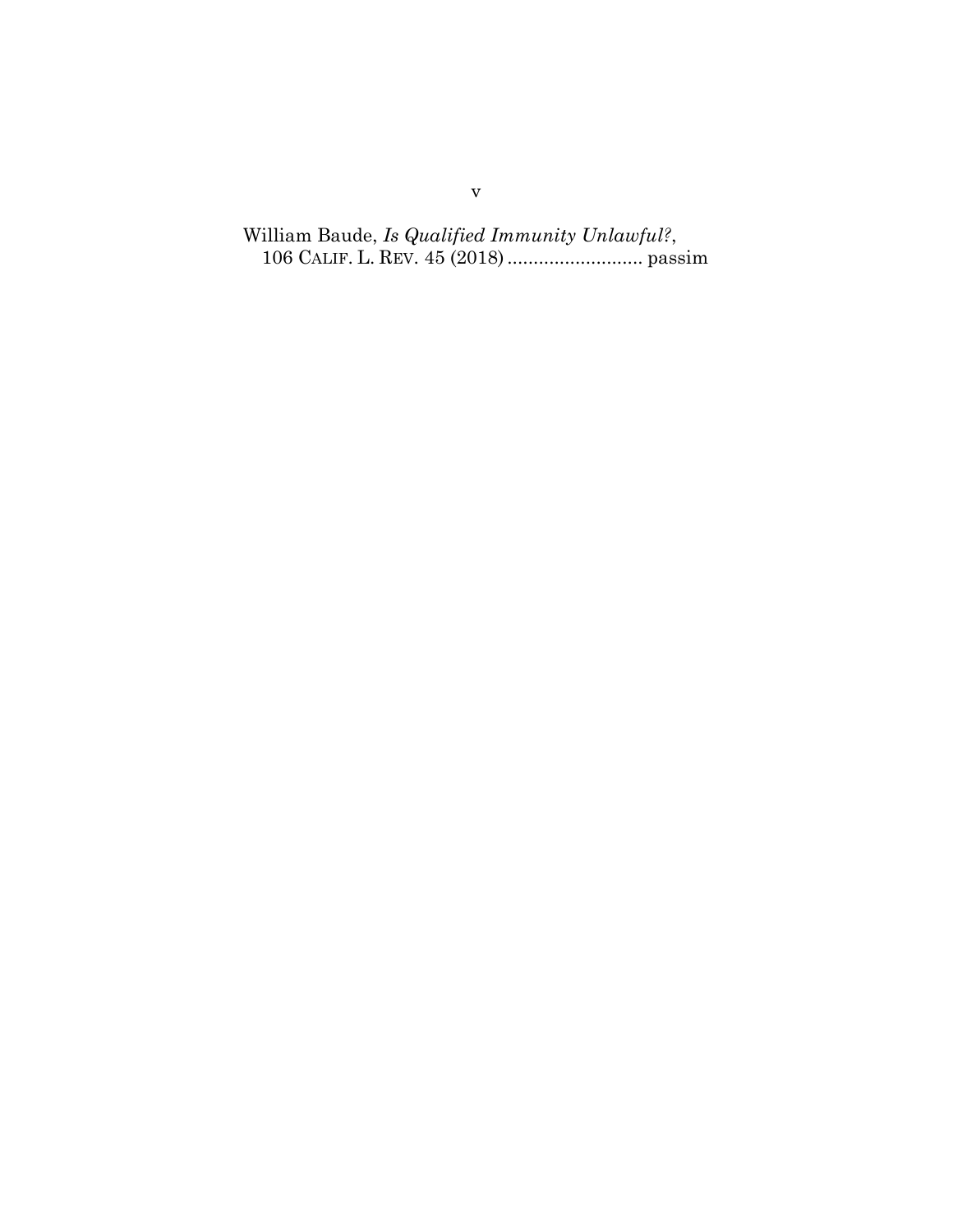#### **INTEREST OF** *AMICUS CURIAE***<sup>1</sup>**

<span id="page-6-0"></span>The Cato Institute is a nonpartisan public policy research foundation founded in 1977 and dedicated to advancing the principles of individual liberty, free markets, and limited government. Cato's Project on Criminal Justice focuses on the scope of substantive criminal liability, the proper role of police in their communities, the protection of constitutional safeguards for criminal suspects and defendants, citizen participation in the criminal justice system, and accountability for law enforcement.

Cato's concern in this case is the lack of legal justification for qualified immunity, the deleterious effect that qualified immunity has on the power of citizens to vindicate their constitutional rights, and the erosion of accountability that the doctrine encourages.

<sup>1</sup> Rule 37 statement: All parties were timely notified and consented to the filing of this brief. No part of this brief was authored by any party's counsel, and no person or entity other than *amicus* funded its preparation or submission.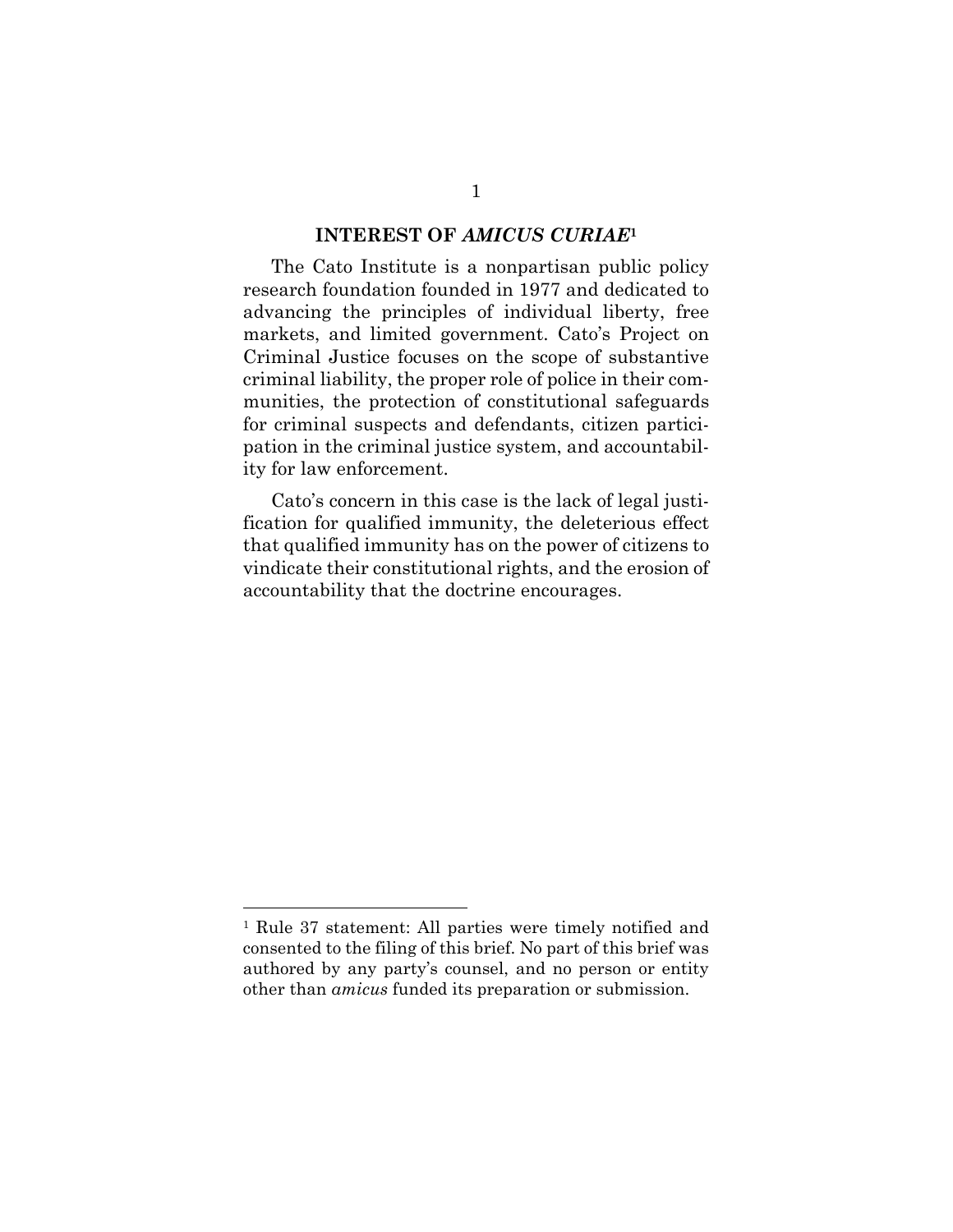#### **SUMMARY OF THE ARGUMENT**

<span id="page-7-0"></span>Over the last half-century, the doctrine of qualified immunity has increasingly diverged from the statutory and historical framework on which it is supposed to be based. The text of 42 U.S.C. § 1983 ("Section 1983") makes no mention of immunity, and the common law of 1871 did not include any freestanding defense for all public officials. With limited exceptions, the baseline assumption at the founding and throughout the nineteenth century was that public officials were strictly liable for unconstitutional misconduct. Judges and scholars alike have thus increasingly arrived at the conclusion that the contemporary doctrine of qualified immunity is unmoored from any lawful justification and in need of correction.<sup>2</sup>

The Eighth Circuit's en banc decision in this case constitutes an especially egregious application of qualified immunity, effectively requiring Melanie Kelsay to demonstrate what this Court has always insisted was unnecessary—a prior case with virtually identical facts. *See Kisela v. Hughes*, 138 S. Ct. 1148, 1152

<sup>2</sup> *See, e.g.*, *Kisela v. Hughes*, 138 S. Ct. 1148, 1162 (2018) (Sotomayor, J., dissenting) (qualified immunity has become "an absolute shield for law enforcement officers" that has "gutt[ed] the deterrent effect of the Fourth Amendment"); *Ziglar v. Abbasi*, 137 S. Ct. 1843, 1872 (2017) (Thomas, J., concurring in part and concurring in the judgment) ("In an appropriate case, we should reconsider our qualified immunity jurisprudence."); William Baude, *Is Qualified Immunity Unlawful?*, 106 CALIF. L. REV. 45 (2018); Joanna C. Schwartz, *The Case Against Qualified Immunity*, 93 NOTRE DAME L. REV. 1797 (2018).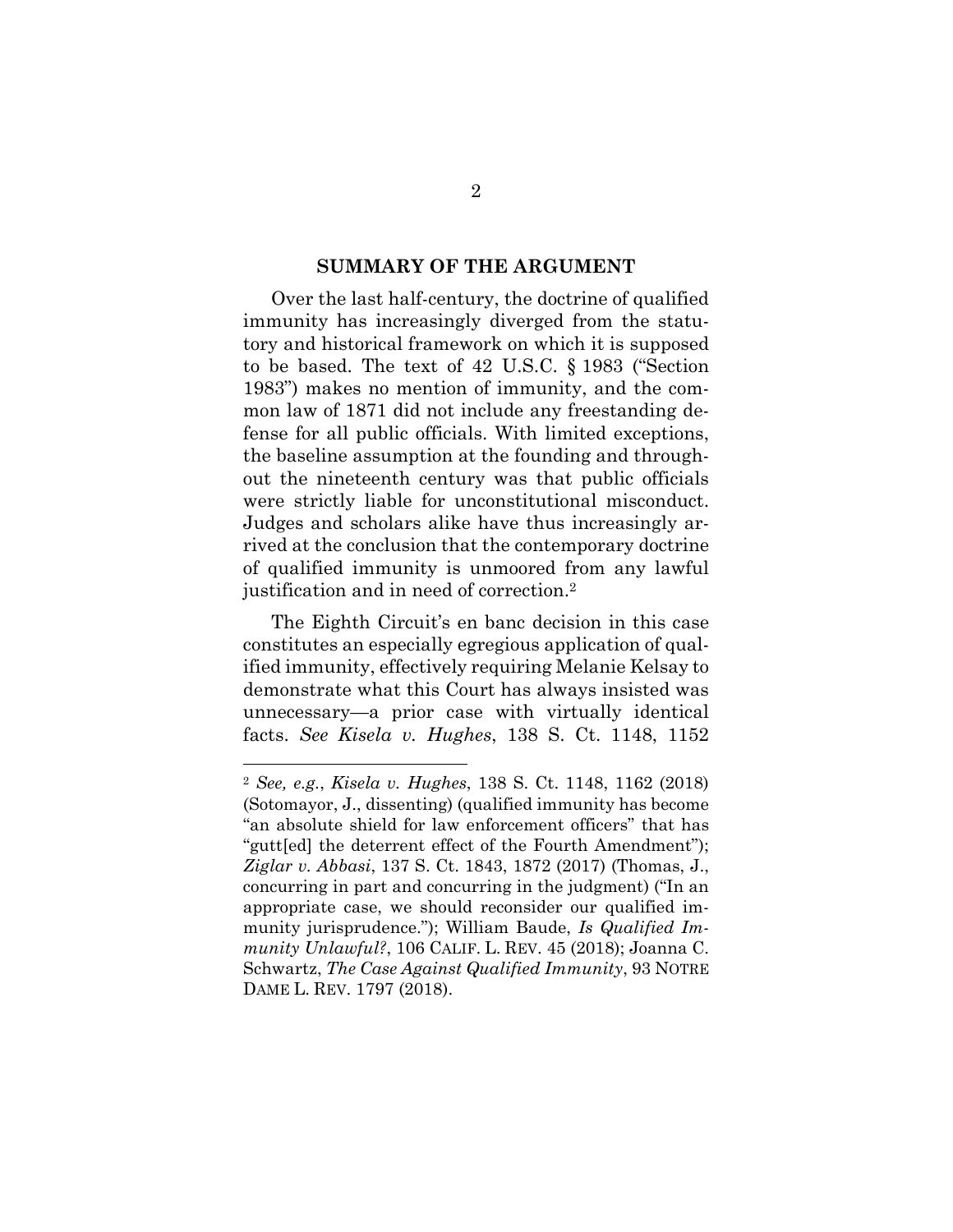(2018) ("'[T]his Court's caselaw does not require a case directly on point for a right to be clearly established . . . .'" (quoting *White v. Pauly*, 137 S. Ct. 548, 551  $(2017))$ .

Here, the Eighth Circuit granted immunity to an officer who slammed a small, non-threatening, non-violent woman to the ground, all because she walked away from him after he told her to "get back here." Respondent's reckless, needless use of violent force fails all three of the factors the Court articulated in *Graham v. Connor*, 490 U.S. 386 (1989), for evaluating excessive-force claims. *See* Pet. at 8-10. Moreover, this Court has explicitly held that in an "obvious case," the *Graham* factors "can 'clearly establish' the answer, even without a body of relevant case law." *Brosseau v. Haugen*, 543 U.S. 194, 199 (2004). Yet the en banc majority below effectively defied this instruction, basing its grant of immunity on Kelsay's failure to identify a case in which "a deputy . . . use[d] a takedown maneuver to arrest a suspect who ignored the deputy's instruction to 'get back here' and continued to walk away from the officer." Pet. App. 7a.

For the last several years, the Cato Institute has argued that qualified immunity lacks any proper legal basis and ought to be reconsidered outright.<sup>3</sup> While the Petition does not ask whether the doctrine as a whole should be reconsidered, it does ask the Court to clarify the standards for applying qualified immunity in cases

<sup>3</sup> *See, e.g.*, Brief of the Cato Institute as *Amicus Curiae* Supporting Petitioners, *Pauly v. White*, No. 17-1078 (U.S. Sup. Ct., Mar. 2, 2018); Brief of the Cato Institute as *Amicus Curiae* Supporting Petitioner, *Baxter v. Bracey*, No. 18-5102 (U.S. Sup. Ct., May 30, 2019).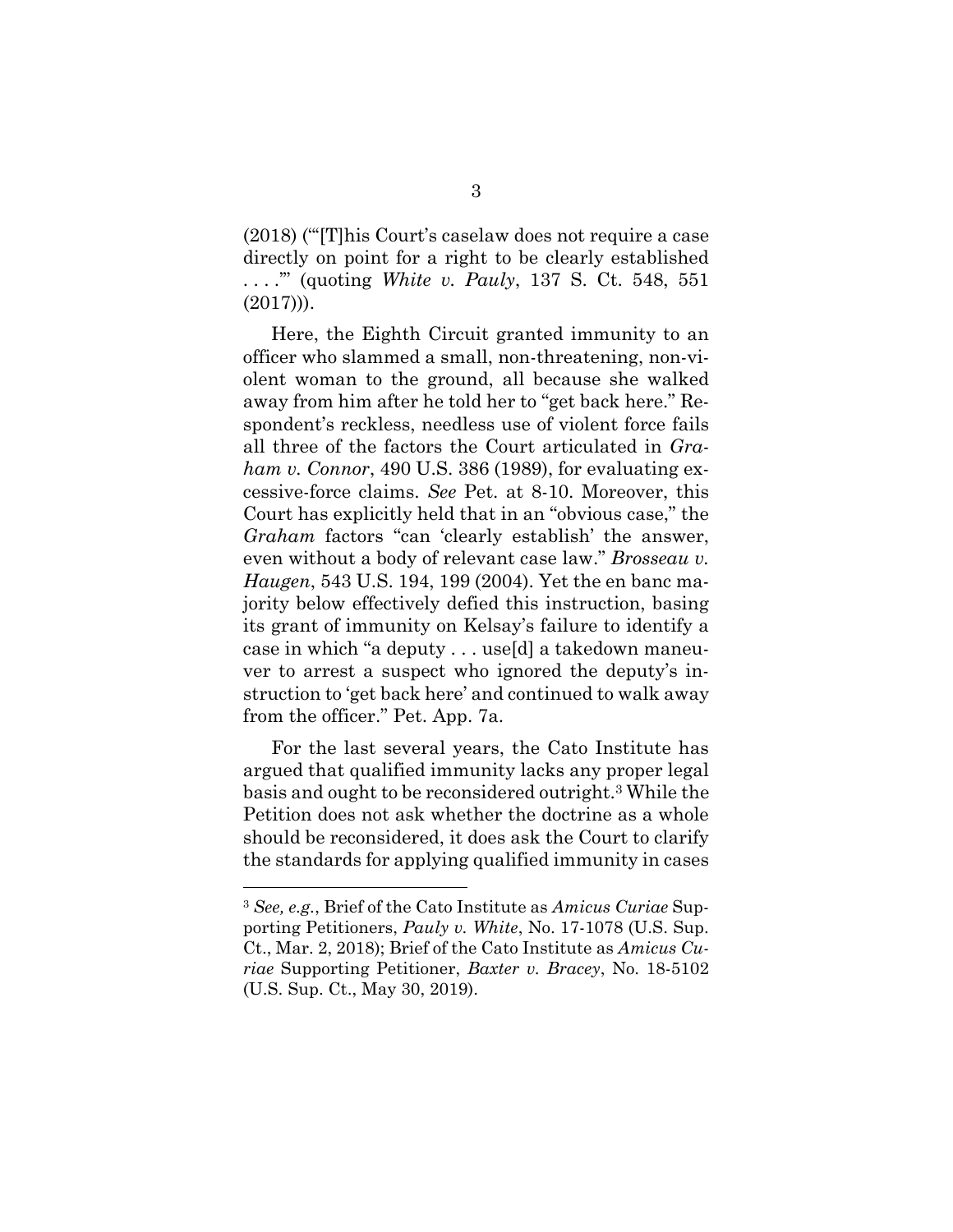of "obvious" constitutional violations. Such clarification is absolutely crucial today, as the Eighth Circuit's mode of analysis is far from an outlier. On the contrary, lower courts increasingly grant immunity simply because there is no case exactly on point, without meaningfully engaging in the question of whether existing case law would have put a reasonable official on notice that their conduct was unlawful. Even if the Court is unwilling to reconsider qualified immunity entirely, granting the petition will give it the ability to curb the worst excesses of the doctrine.

#### **ARGUMENT**

### <span id="page-9-1"></span><span id="page-9-0"></span>**I. THE DOCTRINE OF QUALIFIED IMMUN-ITY IS UNTETHERED FROM ANY STATU-TORY OR HISTORICAL JUSTIFICATION.**

Notwithstanding that the Petition does not explicitly call upon the Court to reconsider qualified immunity itself, the Court should still consider the questions presented with an eye toward the doctrine's fundamentally shaky legal foundations. It is troubling enough that lower courts routinely deny justice to Section 1983 claimants in defiance of this Court's precedent. But the fact that they do so in reliance on a doctrine that itself lacks a proper foundation in the text or history of Section 1983 means it is all the more important for this Court to put a halt to the most egregious applications of that doctrine.

### <span id="page-9-2"></span>**A. The text of 42 U.S.C. § 1983 does not provide for any kind of immunity.**

"Statutory interpretation . . . begins with the text." *Ross v. Blake*, 136 S. Ct. 1850, 1856 (2016). Yet few judicial doctrines have deviated so sharply from this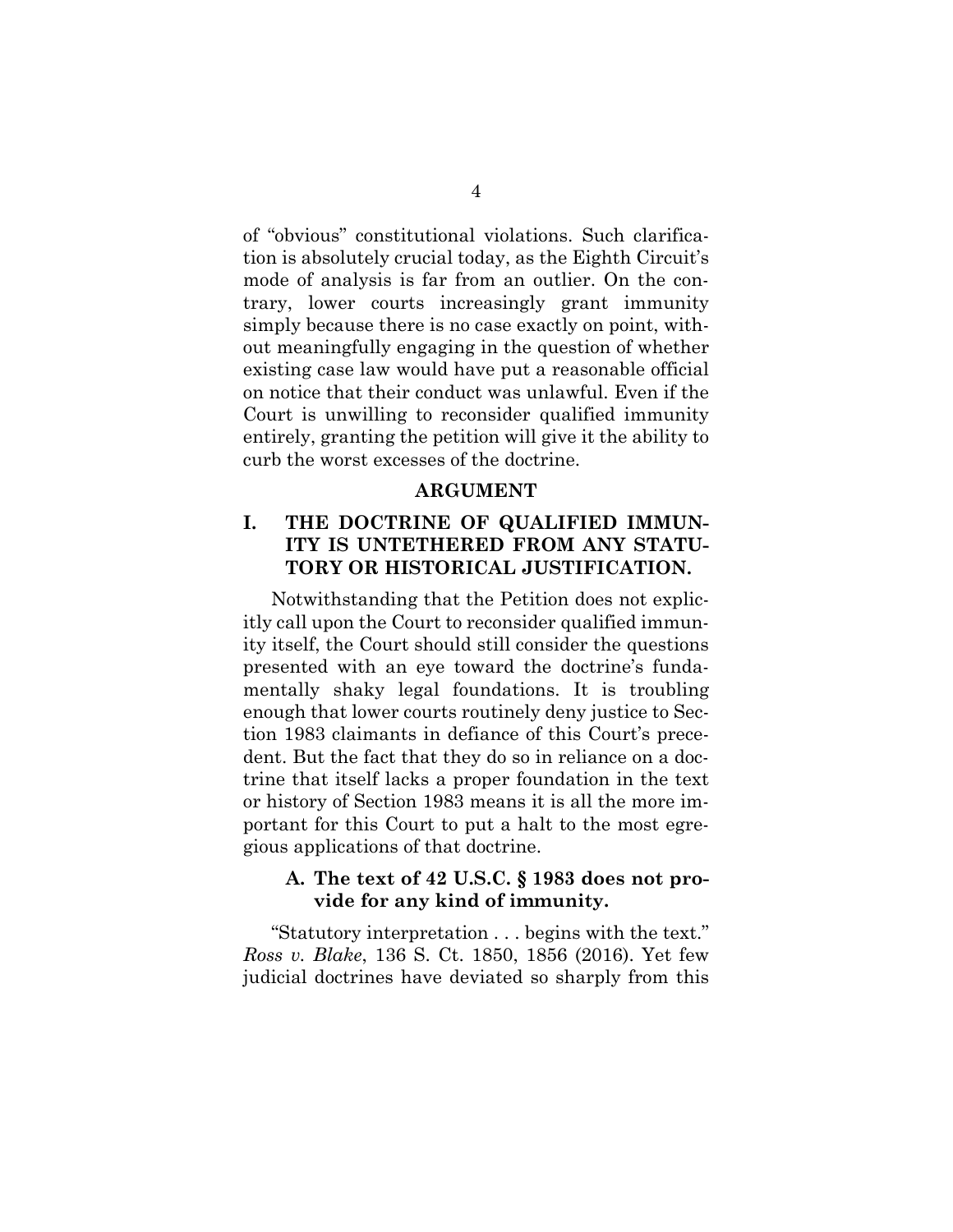axiomatic proposition as qualified immunity. Rarely can one comfortably cite the entirety of an applicable federal statute in a brief, but this case is an exception. As currently codified, Section 1983 provides:

*Every person who*, under color of any statute, ordinance, regulation, custom, or usage, of any State or Territory or the District of Columbia, *subjects*, or causes to be subjected, *any citizen of the United States* or other person within the jurisdiction thereof *to the deprivation of any rights, privileges, or immunities secured by the Constitution and laws, shall be liable to the party injured* in an action at law, suit in equity, or other proper proceeding for redress, except that in any action brought against a judicial officer for an act or omission taken in such officer's judicial capacity, injunctive relief shall not be granted unless a declaratory decree was violated or declaratory relief was unavailable. For the purposes of this section, any Act of Congress applicable exclusively to the District of Columbia shall be considered to be a statute of the District of Columbia.

42 U.S.C. § 1983 (emphases added).

Notably, "the statute on its face does not provide for *any* immunities." *Malley v. Briggs*, 475 U.S. 335, 342 (1986). The operative language just says that any person acting under state authority who causes the violation of a protected right "shall be liable to the party injured."

Section 1983's unqualified textual command makes sense in light of the statute's historical context. It was first passed by the Reconstruction Congress as part of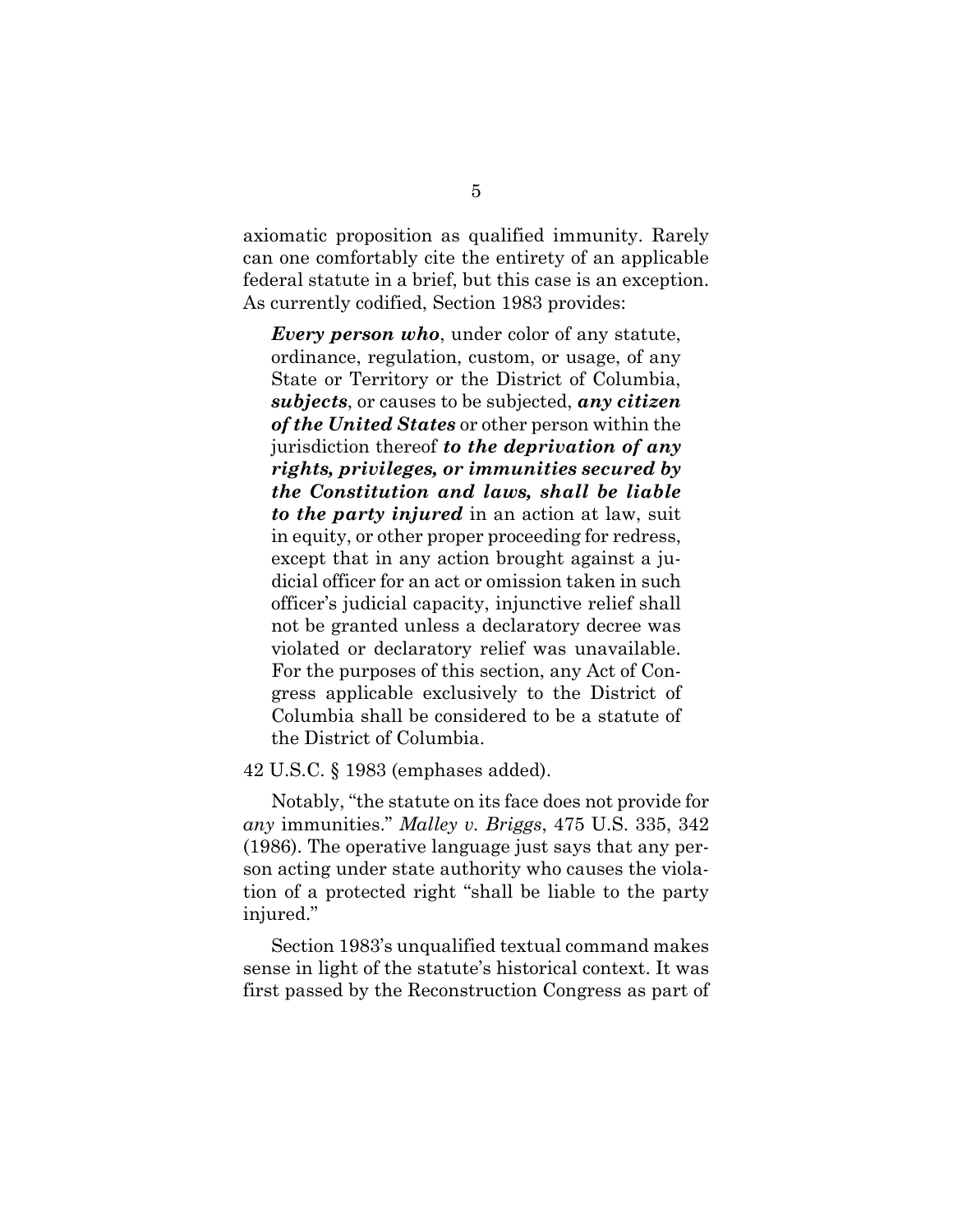the 1871 Ku Klux Klan Act, itself part of a "suite of 'Enforcement Acts' designed to help combat lawlessness and civil rights violations in the southern states."4 This statutory purpose would have been undone by anything resembling modern qualified immunity jurisprudence. The Fourteenth Amendment itself had only been adopted three years earlier, in 1868, and the full implications of its broad provisions were not "clearly established law" by 1871. If Section 1983 had been understood to incorporate qualified immunity, then Congress's attempt to address rampant civil rights violations in the post-war South would have been toothless.

Of course, no law exists in a vacuum, and a statute will not be interpreted to extinguish by implication longstanding legal defenses available at common law. *See Forrester v. White*, 484 U.S. 219, 225-26 (1988). In the context of qualified immunity, the Court appropriately frames the issue as whether or not "[c]ertain immunities were so well established in 1871, when § 1983 was enacted, that 'we presume that Congress would have specifically so provided had it wished to abolish' them." *Buckley v. Fitzsimmons*, 509 U.S. 259, 268 (1993) (quoting *Pierson v. Ray*, 386 U.S. 547, 554- 55 (1967)). But the historical record shows that the common law of 1871 did not, in fact, provide for such immunities.

<sup>4</sup> Baude, *supra*, at 49.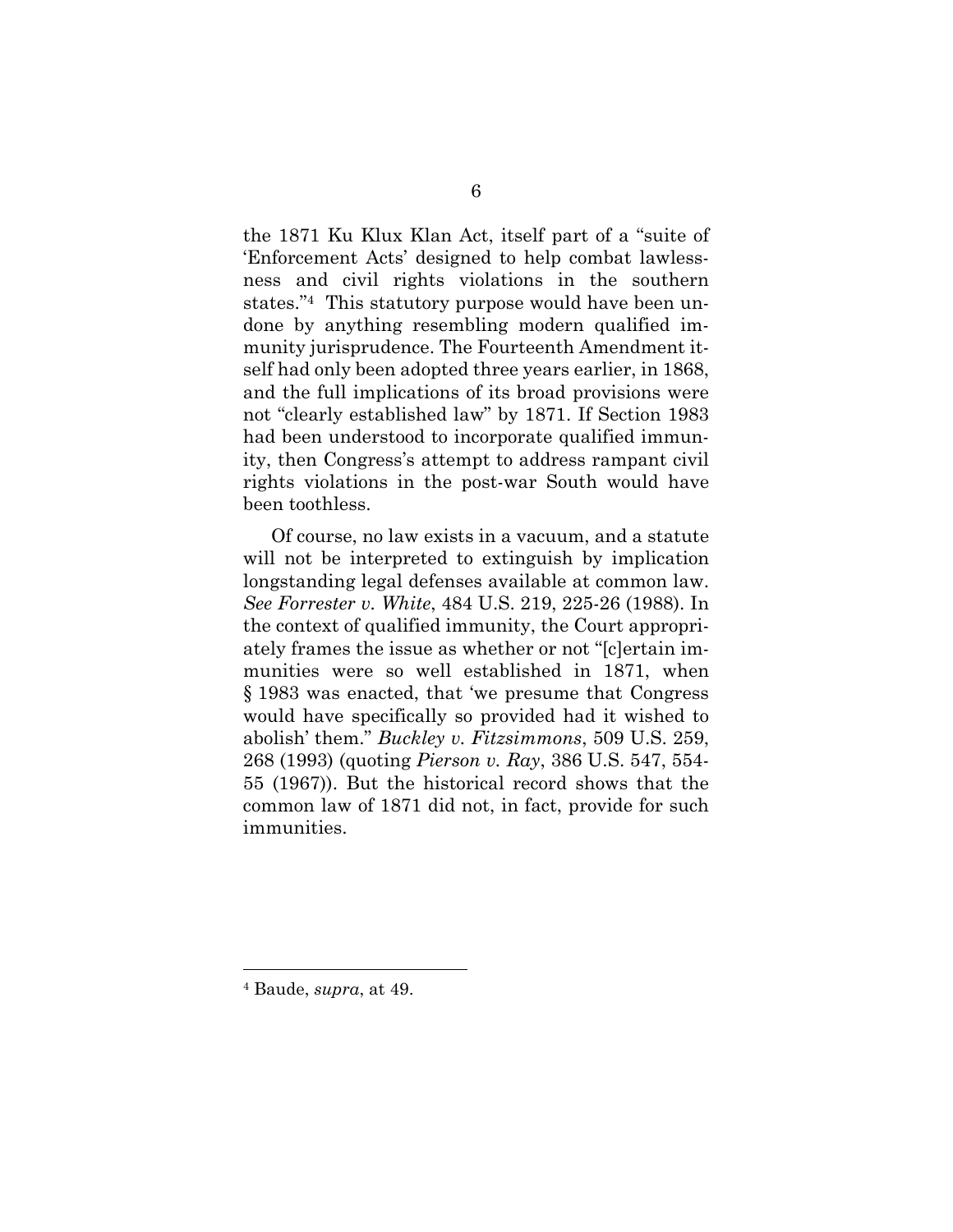#### <span id="page-12-0"></span>**B. From the founding through the passage of Section 1983, good faith was not a defense to constitutional torts.**

The doctrine of qualified immunity is a kind of generalized good-faith defense for all public officials, as it protects "all but the plainly incompetent or those who knowingly violate the law." *Malley*, 475 U.S. at 341. But the relevant legal history does not justify importing any such defense into the operation of Section 1983; on the contrary, the sole historical defense against constitutional torts was *legality*. 5

In the early years of the Republic, constitutional claims typically arose as part of suits to enforce general common-law rights. For example, an individual might sue a federal officer for trespass; the defendant would claim legal authorization as a federal officer; and the plaintiff would in turn claim the trespass was unconstitutional, thus defeating the officer's defense.<sup>6</sup> As many scholars over the years have demonstrated, these founding-era lawsuits did not permit a goodfaith defense to constitutional violations. 7

<sup>5</sup> *See* Baude, *supra*, at 55-58.

<sup>6</sup> *See* Akhil Reed Amar, *Of Sovereignty and Federalism*, 96 YALE L.J. 1425, 1506-07 (1987). Of course, prior to the Fourteenth Amendment, "constitutional torts" were almost exclusively limited to federal officers.

<sup>7</sup> *See generally* JAMES E. PFANDER, CONSTITUTIONAL TORTS AND THE WAR ON TERROR 3-14, 16-17 (2017); David E. Engdahl, *Immunity and Accountability for Positive Governmental Wrongs*, 44 U. COLO. L. REV. 1, 14-21 (1972); Ann Woolhandler, *Patterns of Official Immunity and Accountability*, 37 CASE W. RES. L. REV. 396, 414-22 (1986).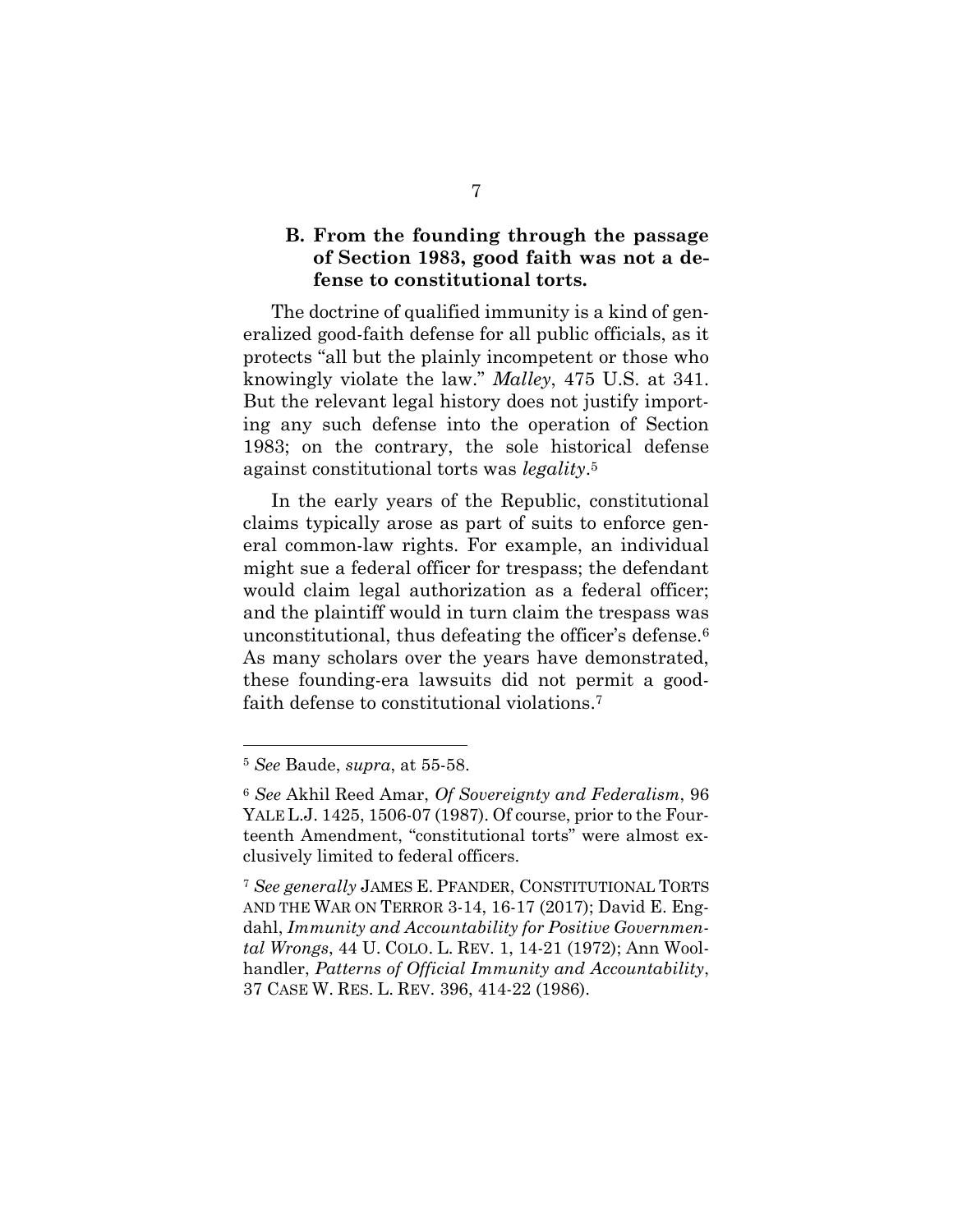The clearest example of this principle is Chief Justice Marshall's opinion in *Little v. Barreme*, 6 U.S. (2 Cranch) 170 (1804), <sup>8</sup> which involved a claim against an American naval captain who captured a Danish ship off the coast of France. Federal law authorized seizure only if a ship was going *to* a French port (which this ship was not), but President Adams had issued broader instructions to also seize ships coming *from* French ports. *Id.* at 178. The question was whether Captain Little's reliance on these instructions was a defense against liability for the unlawful seizure.

The *Little* Court seriously considered but ultimately rejected Captain Little's defense, which was based on the very rationales that would later come to support the doctrine of qualified immunity. Chief Justice Marshall explained that "the first bias of my mind was very strong in favour of the opinion that though the instructions of the executive could not give a right, they might yet excuse from damages." *Id.* at 179. He noted that the captain had acted in good-faith reliance on the President's order, and that the ship had been "seized with pure intention." *Id.* Nevertheless, the Court held that "the instructions cannot change the nature of the transaction, or legalize an act which without those instructions would have been a plain trespass." *Id.* In other words, the officer's only defense was legality, not good faith.

<sup>8</sup> *See* James E. Pfander & Jonathan L. Hunt, *Public Wrongs and Private Bills: Indemnification and Government Accountability in the Early Republic*, 85 N.Y.U. L. REV. 1862, 1863 (2010) ("No case better illustrates the standards to which federal government officers were held than *Little v. Barreme*.").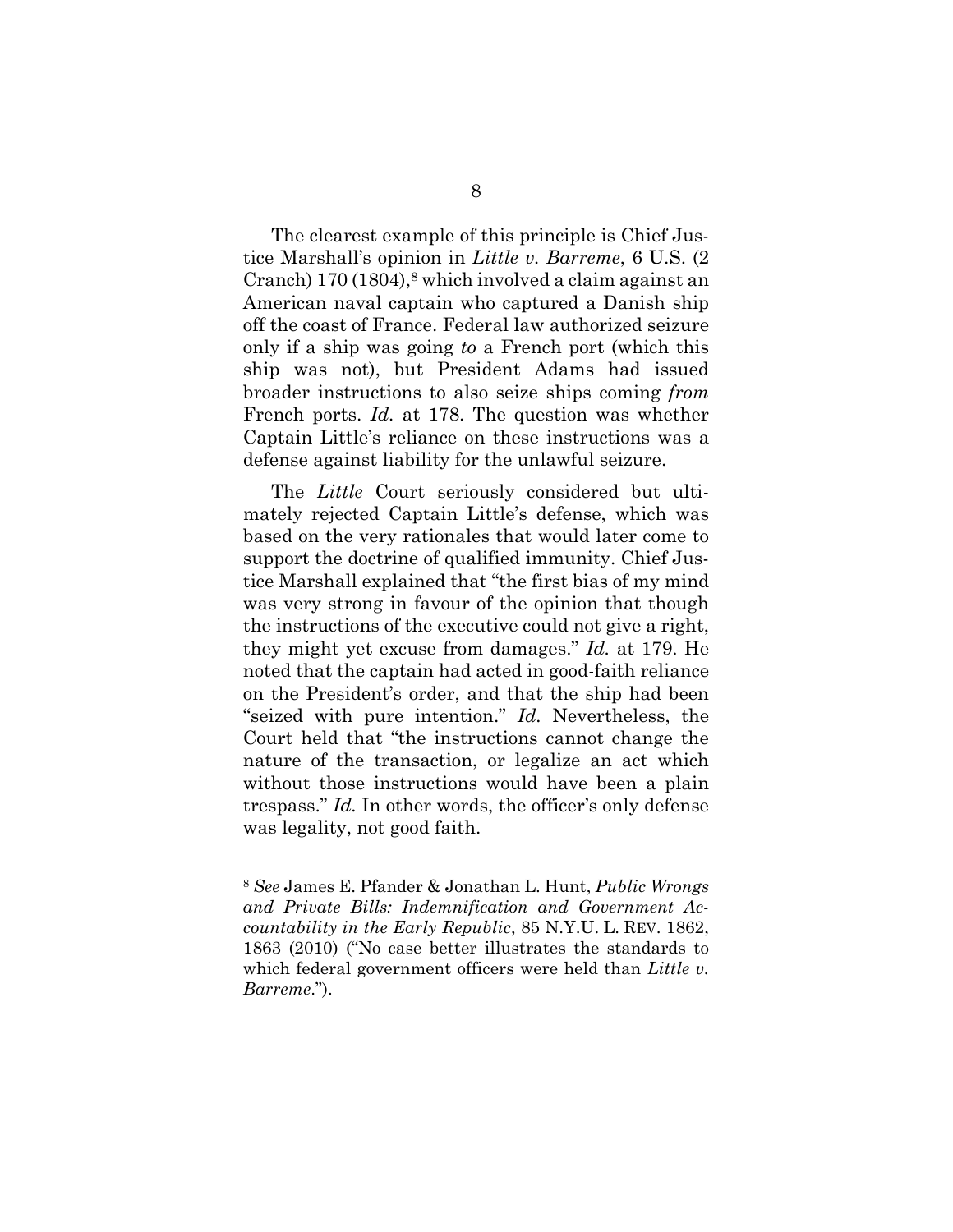This "strict rule of personal official liability, even though its harshness to officials was quite clear," <sup>9</sup> persisted through the nineteenth century. Its severity was mitigated somewhat by the prevalence of successful petitions to Congress for indemnification.<sup>10</sup> But on the judicial side, courts continued to hold public officials liable for unconstitutional conduct without regard to a good-faith defense. *See, e.g.*, *Miller v. Horton*, 26 N.E. 100, 100-01 (Mass. 1891) (Holmes, J.) (holding liable members of a town health board for mistakenly killing an animal they thought diseased, even when ordered to do so by government commissioners).

Most importantly, the Court originally rejected the application of a good-faith defense to Section 1983 itself. In *Myers v. Anderson*, 238 U.S. 368 (1915), the Court held that a state statute violated the Fifteenth Amendment's ban on racial discrimination in voting. *Id.* at 380. The defendants argued that they could not be liable for money damages under Section 1983, because they acted on a good-faith belief that the statute was constitutional.<sup>11</sup> The Court noted that "[t]he nonliability . . . of the election officers for their official conduct is seriously pressed in argument," but it ultimately rejected any such good-faith defense. *Id.* at 378.

<sup>9</sup> Engdahl, *supra*, at 19.

<sup>10</sup> Pfander & Hunt, *supra*, at 1867 (noting that, in the early Republic and antebellum period, public officials secured indemnification from Congress in about sixty percent of cases).

<sup>11</sup> *See* Br. for Pls. in Error at 23-45, *Myers v. Anderson*, 238 U.S. 368 (1915) (Nos. 8-10).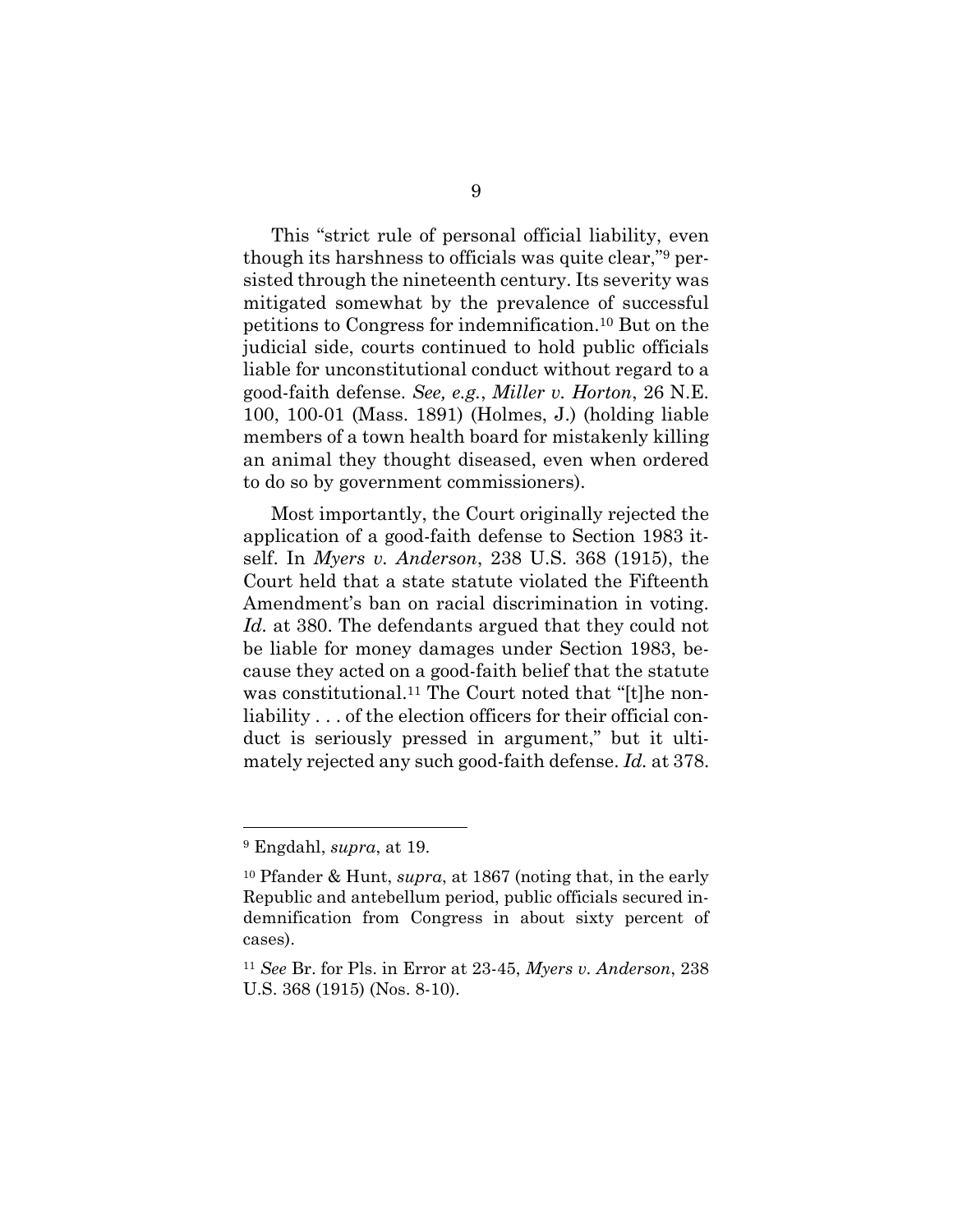While the *Myers* Court did not elaborate much on this point, the lower court decision it affirmed was more explicit:

[A]ny state law commanding such deprivation or abridgment is nugatory and not to be obeyed by any one; and any one who does enforce it does so at his known peril and is made liable to an action for damages by the simple act of enforcing a void law to the injury of the plaintiff in the suit, and no allegation of malice need be alleged or proved.

*Anderson v. Myers*, 182 F. 223, 230 (C.C.D. Md. 1910). This forceful rejection of any general good-faith defense "is exactly the logic of the founding-era cases, alive and well in the federal courts after Section 1983's enactment."<sup>12</sup>

### <span id="page-15-0"></span>**C. The common law of 1871 provided limited defenses to certain torts, not general immunity for all public officials.**

The Court's primary rationale for qualified immunity is the purported existence of similar immunities that were well-established in the common law of 1871. *See, e.g.*, *Filarsky v. Delia*, 566 U.S. 377, 383 (2012) (defending qualified immunity on the ground that "[a]t common law, government actors were afforded certain protections from liability"). But to the extent contemporary common law included any such protections, these defenses were incorporated into the elements of particular torts.<sup>13</sup> In other words, good faith might be

<sup>12</sup> Baude, *supra*, at 58 (citation omitted).

<sup>13</sup> *See generally* Baude, *supra*, at 58-60.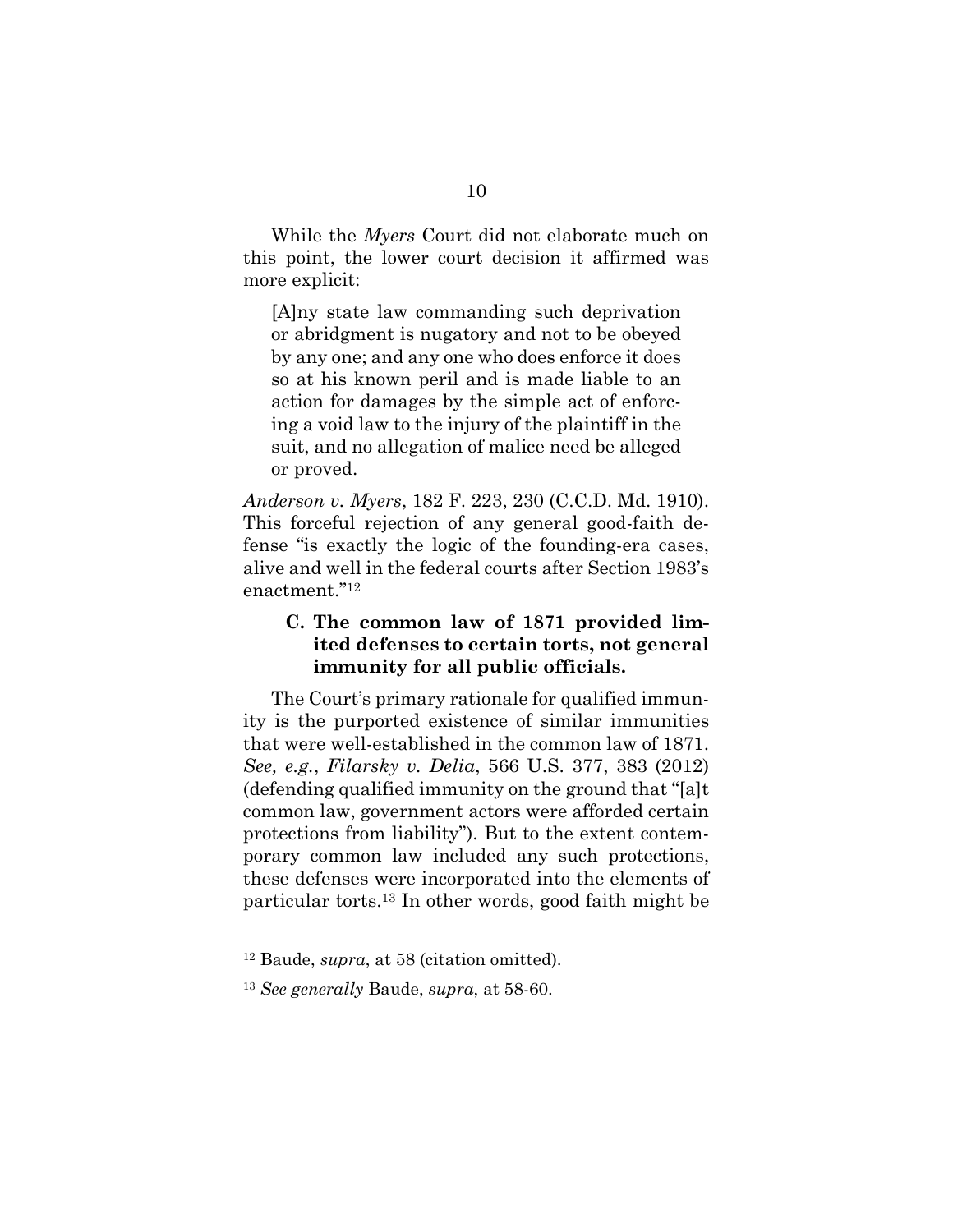relevant to the *merits*, but there was nothing like the freestanding immunity for all public officials that characterizes the doctrine today.

For example, *The Marianna Flora*, 24 U.S. (11 Wheat.) 1 (1826), held that a U.S. naval officer was not liable for capturing a Portuguese ship that had attacked his schooner under an honest but mistaken belief in self-defense. *Id.* at 39. The Court found that the officer "acted with honourable motives, and from a sense of duty to his government," *id.* at 52, and declined to "introduce a rule harsh and severe in a case of first impression," *id.* at 56. But the Court's exercise of "conscientious discretion" on this point was justified as a traditional component of admiralty jurisdiction over "marine torts." *Id.* at 54-55. In other words, the good faith of the officer was incorporated into the *substantive* rules of capture and adjudication, not treated as a separate and freestanding defense.

Similarly, as the Court explained in *Pierson v. Ray*, 386 U.S. 547 (1967), "[p]art of the background of tort liability, in the case of police officers making an arrest, is the defense of good faith and probable cause." *Id.* at 556-57. But this defense was not a protection from liability for unlawful conduct. Rather, at common law, an officer who acted with good faith and probable cause simply did not commit the tort of false arrest in the first place (even if the suspect was innocent). *Id.*

Relying on this background principle of tort liability, the *Pierson* Court "pioneered the key intellectual move" that became the genesis of modern qualified immunity.<sup>14</sup> *Pierson* involved a Section 1983 suit against

<sup>14</sup> Baude, *supra*, at 52.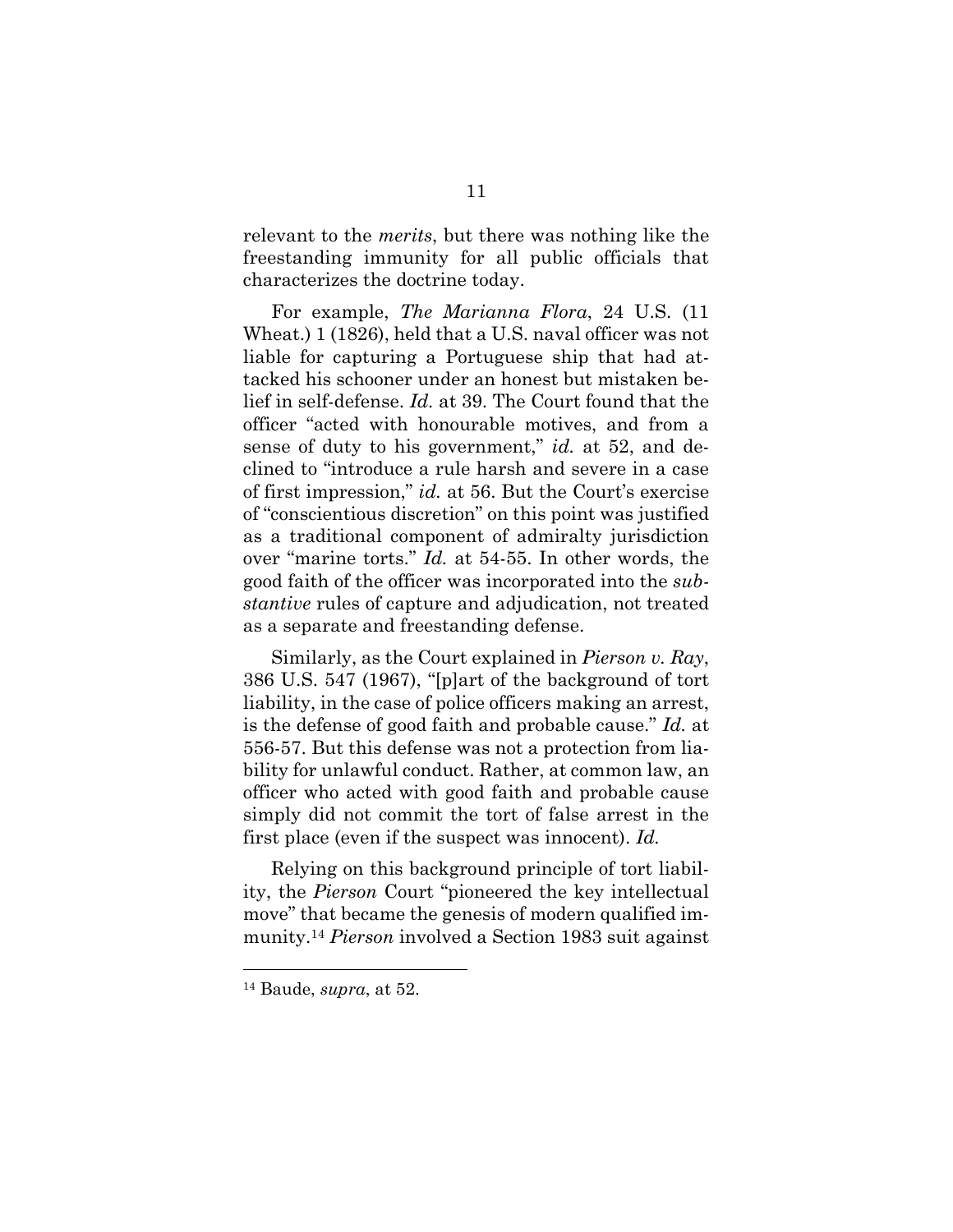police officers who arrested several people under an anti-loitering statute that the Court subsequently found unconstitutional. Based on the common-law elements of false arrest, the Court held that "the defense of good faith and probable cause . . . is also available to [police] in the action under [Section] 1983." *Id.* Critically, the Court extended this defense to include not just a good-faith belief in probable cause for the *arrest*, but a good-faith belief in the legality of the *statute* under which the arrest itself was made. *Id.* at 555.

Even this first extension of the good-faith aegis was questionable as a matter of constitutional and common-law history. Conceptually, there is a major difference between good faith as a factor that determines whether conduct was unlawful in the first place (as with false arrest), and good faith as a defense to liability for admittedly unlawful conduct (as with enforcing an unconstitutional statute). As discussed above, the baseline historical rule at the founding and in 1871 was strict liability for constitutional violations. *See Anderson*, 182 F. at 230 (anyone who enforces an unconstitutional statute "does so at his known peril and is made liable to an action for damages by the simple act of enforcing a void law").<sup>15</sup> And of course, the Court

<sup>15</sup> *See also* Engdahl, *supra*, at 18 (a public official "was required to judge at his peril whether his contemplated act was actually authorized . . . [and] . . . whether . . . the state's authorization-in-fact . . . was constitutional"); Max P. Rapacz, *Protection of Officers Who Act Under Unconstitutional Statutes*, 11 MINN. L. REV. 585, 585 (1927) ("Prior to 1880 there seems to have been absolute uniformity in holding officers liable for injuries resulting from the enforcement of unconstitutional acts.").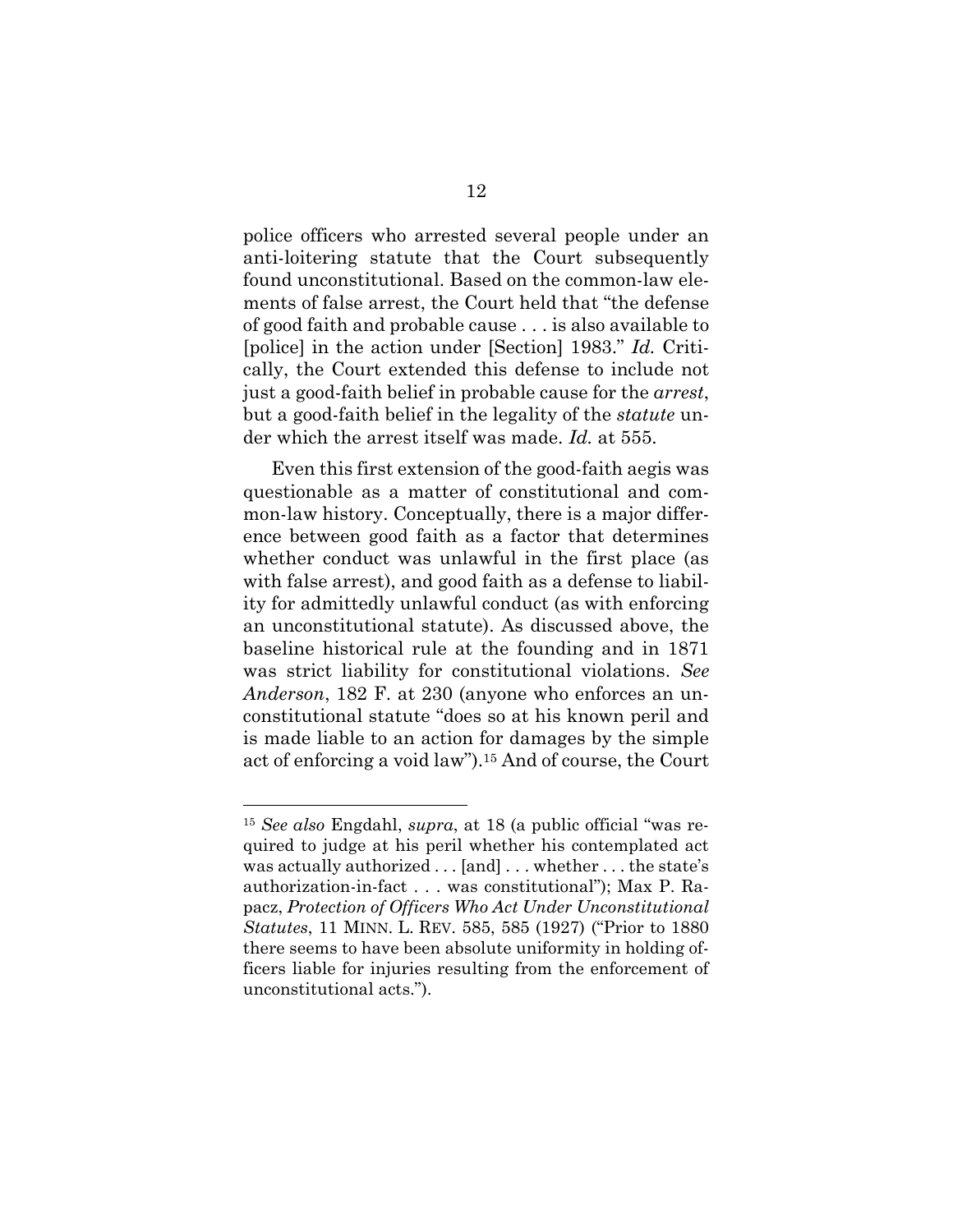had *already* rejected incorporation of a good-faith defense into Section 1983 in the *Myers* case—which *Pierson* failed to mention, much less discuss.

Nevertheless, the *Pierson* Court at least grounded its decision on the premise that the analogous tort at issue—false arrest—admitted a good-faith defense at common law. One might then have expected qualified immunity doctrine to adhere generally to the following model: determine whether the analogous tort permitted a good-faith defense at common law, and if so, assess whether the defendants had a good-faith belief in the legality of their conduct.

But the Court's qualified immunity cases soon discarded even this loose tether to history. In 1974, the Court abandoned the analogy to common-law torts that permitted a good-faith defense. *See Scheuer v. Rhodes*, 416 U.S. 232, 247 (1974). And in 1982, the Court disclaimed reliance on the subjective good faith of the defendant, instead basing qualified immunity on "the objective reasonableness of an official's conduct, as measured by reference to clearly established law." *Harlow v. Fitzgerald*, 457 U.S. 800, 818 (1982).

The Court's qualified immunity jurisprudence has therefore diverged sharply from any plausible legal or historical basis. Section 1983 provides no textual support, and the relevant history establishes a baseline of strict liability for constitutional violations—at most providing a good-faith defense against claims analogous to some common-law torts. Yet qualified immunity functions today as an across-the-board defense, based on a "clearly established law" standard that was unheard of before the late twentieth century. In short,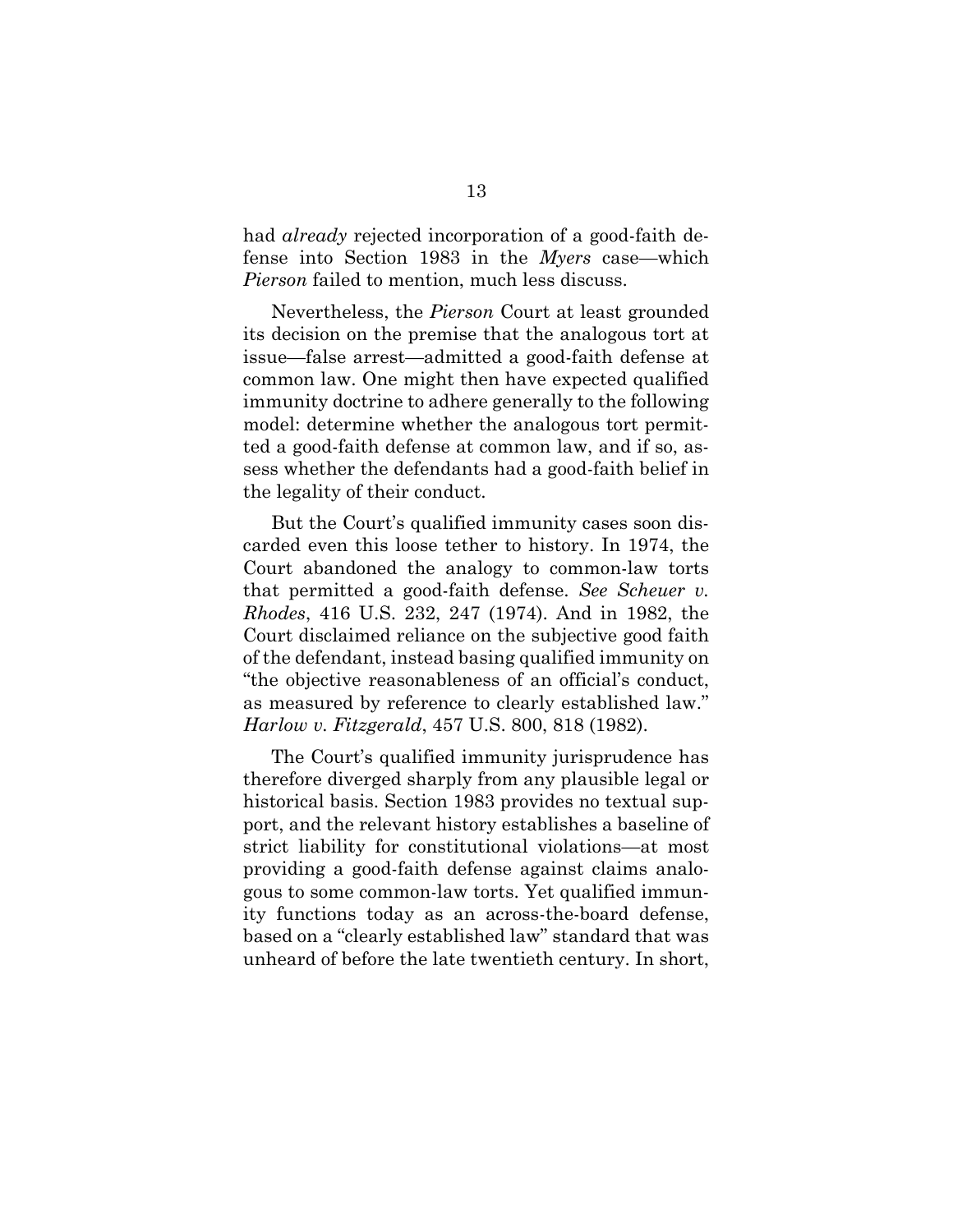the doctrine has become exactly what the Court assiduously sought to avoid—a "freewheeling policy choice," at odds with Congress's judgment in enacting Section 1983. *Malley*, 475 U.S. at 342.

#### <span id="page-19-0"></span>**D. Justices of this Court and judges across the country have recognized the legal shortcomings of qualified immunity.**

The legal infirmities of qualified immunity have not gone unnoticed by members of this Court. *See Kisela v. Hughes*, 138 S. Ct. 1148, 1162 (2018) (Sotomayor, J., dissenting) (qualified immunity has become "an absolute shield for law enforcement officers" that has "gutt[ed] the deterrent effect of the Fourth Amendment"); *Ziglar v. Abbasi*, 137 S. Ct. 1843, 1871 (2017) (Thomas, J., concurring in part and concurring in the judgment) ("In further elaborating the doctrine of qualified immunity . . . we have diverged from the historical inquiry mandated by the statute."); *Crawford-El v. Britton*, 523 U.S. 574, 611 (1998) (Scalia, J., dissenting) ("[O]ur treatment of qualified immunity under 42 USC § 1983 has not purported to be faithful to the common-law immunities that existed when § 1983 was enacted, and that the statute presumably intended to subsume."); *Wyatt v. Cole*, 504 U.S. 158, 170 (1992) (Kennedy, J., concurring) ("In the context of qualified immunity . . . we have diverged to a substantial degree from the historical standards.").

A growing chorus of lower-court judges has also recognized the serious legal and practical problems with qualified immunity, with many calling for the Court to reconsider the doctrine. *See, e.g.*, *Zadeh v. Robinson*, 902 F.3d 483, 498 (5th Cir. 2018) (Willett, J., concurring) ("I write separately to register my disquiet over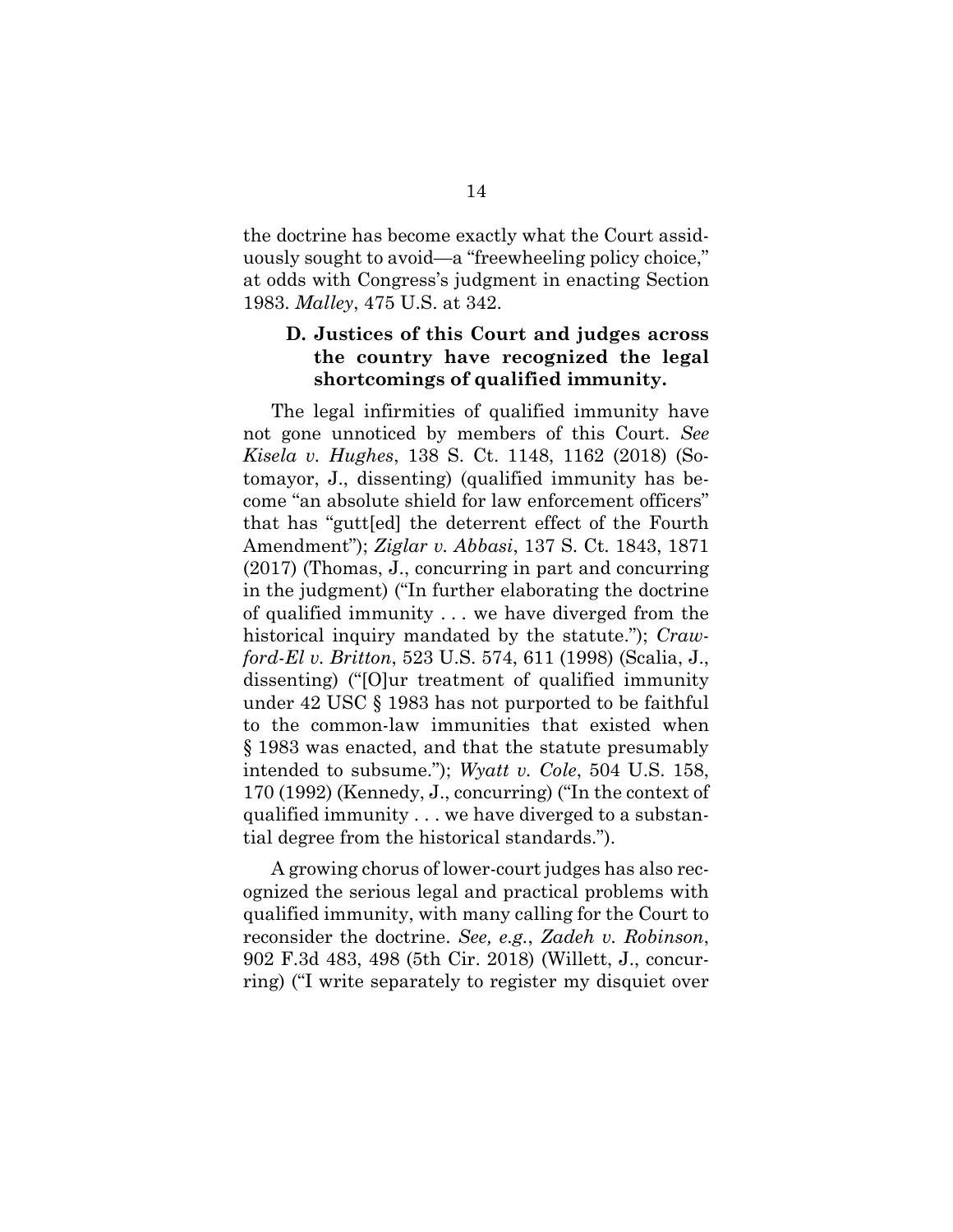the kudzu-like creep of the modern immunity regime. Doctrinal reform is arduous, often-Sisyphean work .... But immunity ought not be immune from thoughtful reappraisal."); *Estate of Smart v. City of Wichita*, No. 14-2111-JPO, 2018 U.S. Dist. LEXIS 132455, \*46 n.174 (D. Kan. Aug. 7, 2018) ("[T]he court is troubled by the continued march toward fully insulating police officers from trial—and thereby denying any relief to victims of excessive force—in contradiction to the plain language of the Fourth Amendment.").<sup>16</sup>

<sup>16</sup> *See also Manzanares v. Roosevelt Cty. Adult Det. Ctr.*, No. CIV 16-0765, 2018 U.S. Dist. LEXIS 147840, \*57 n.10 (D. N.M. Aug. 30, 2018) ("The Court disagrees with the Supreme Court's approach [to qualified immunity]. The most conservative, principled decision is to minimize the expansion of the judicially created clearly established prong, so that it does not eclipse the congressionally enacted § 1983 remedy."); *Thompson v. Clark*, No. 14-CV-7349, 2018 U.S. Dist. LEXIS 105225, \*26 (E.D.N.Y. June 11, 2018) ("The legal precedent for qualified immunity, or its lack, is the subject of intense scrutiny."); *Wheatt v. City of E. Cleveland*, No. 1:17-CV-377, 2017 U.S. Dist. LEXIS 200758, \*8-9 (N.D. Ohio Dec. 6, 2017) (criticizing the Supreme Court's decision to permit interlocutory appeals for denials of qualified immunity); Lynn Adelman, *The Supreme Court's Quiet Assault on Civil Rights*, DISSENT (Fall 2017) (essay by judge on the U.S. District Court for the Eastern District of Wisconsin); Jon O. Newman, Opinion, *Here's a Better Way to Punish the Police: Sue Them for Money*, WASH. POST (June 23, 2016) (article by senior judge on the Second Circuit); Stephen Reinhardt, *The Demise of Habeas Corpus and the Rise of Qualified Immunity*, 113 MICH. L. REV. 1219 (2015) (article by former judge of the Ninth Circuit).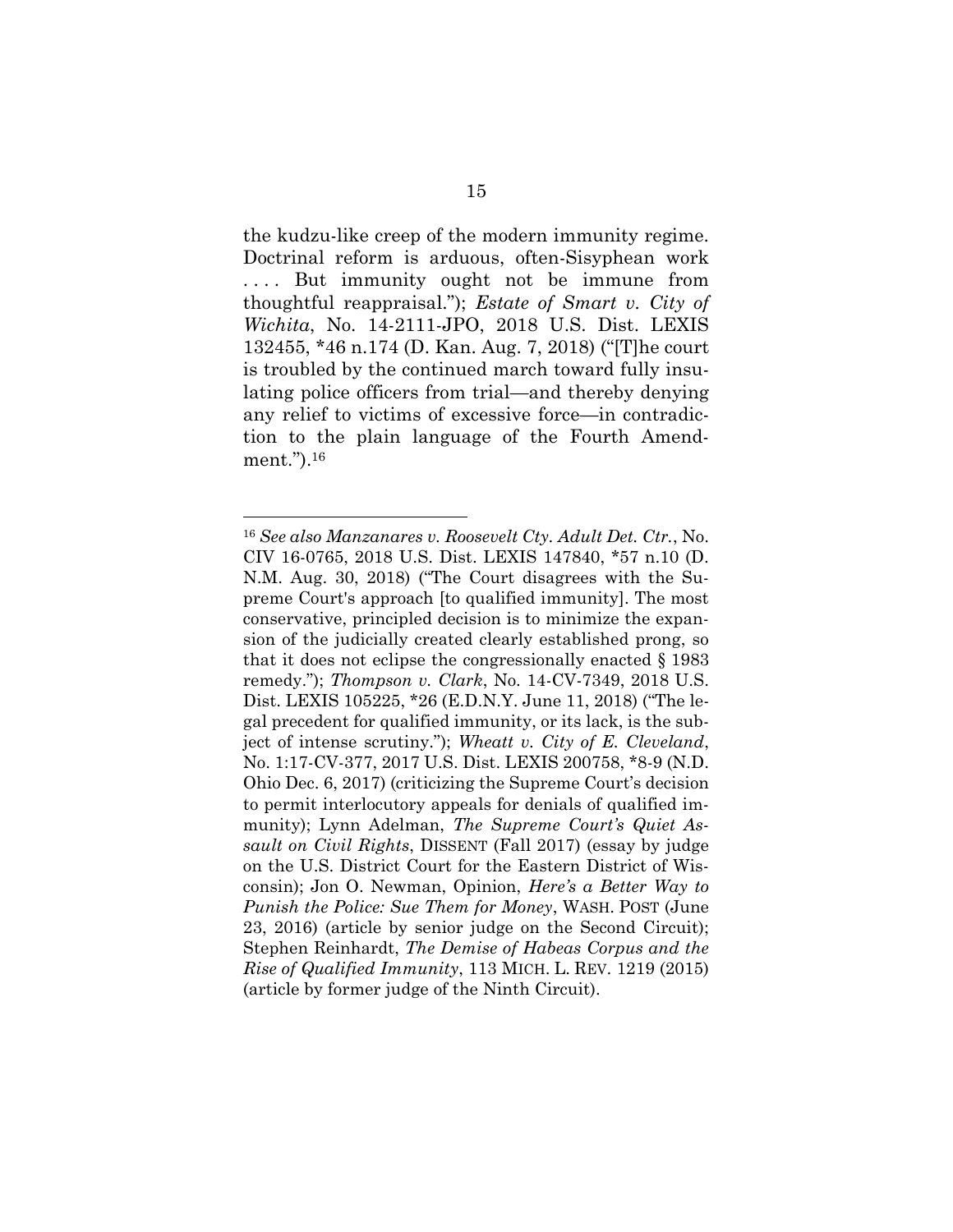Unless and until these tensions are addressed, the Court will "continue to substitute [its] own policy preferences for the mandates of Congress." *Ziglar*, 137 S. Ct. at 1872.

## <span id="page-21-0"></span>**II. THE COURT SHOULD GRANT CERT TO CLARIFY THAT CIVIL RIGHTS PLAIN-TIFFS DO NOT NEED TO IDENTIFY PRIOR CASES WITH FUNCTIONALLY IDENTICAL FACTS.**

Although the Petition does not call for the reconsideration of qualified immunity entirely, it does present the Court with a valuable opportunity to clarify its case law and to rein in the most problematic excesses of the doctrine. Specifically, the Court should make clear to lower courts that overcoming qualified immunity does not require plaintiffs to first find a case with a virtually identical factual scenario.

While the Eighth Circuit's decision below diverged from the First, Fifth, Sixth, and Tenth Circuits on the specific excessive-force question at issue in this case, *see* Pet. at 10-16, its general mode of analysis—granting immunity because there is no case exactly on point, no matter how egregiously unlawful the violation—is troublingly common. *See Zadeh v. Robinson*, 928 F.3d 457, 479 (5th Cir. 2019) (Willett, J., concurring in part, dissenting in part) ("To some observers, qualified immunity smacks of unqualified impunity, letting public officials duck consequences for bad behavior—no matter how palpably unreasonable—as long as they were the *first* to behave badly.").

The following recent cases illustrate just how exacting the application of "clearly established law" has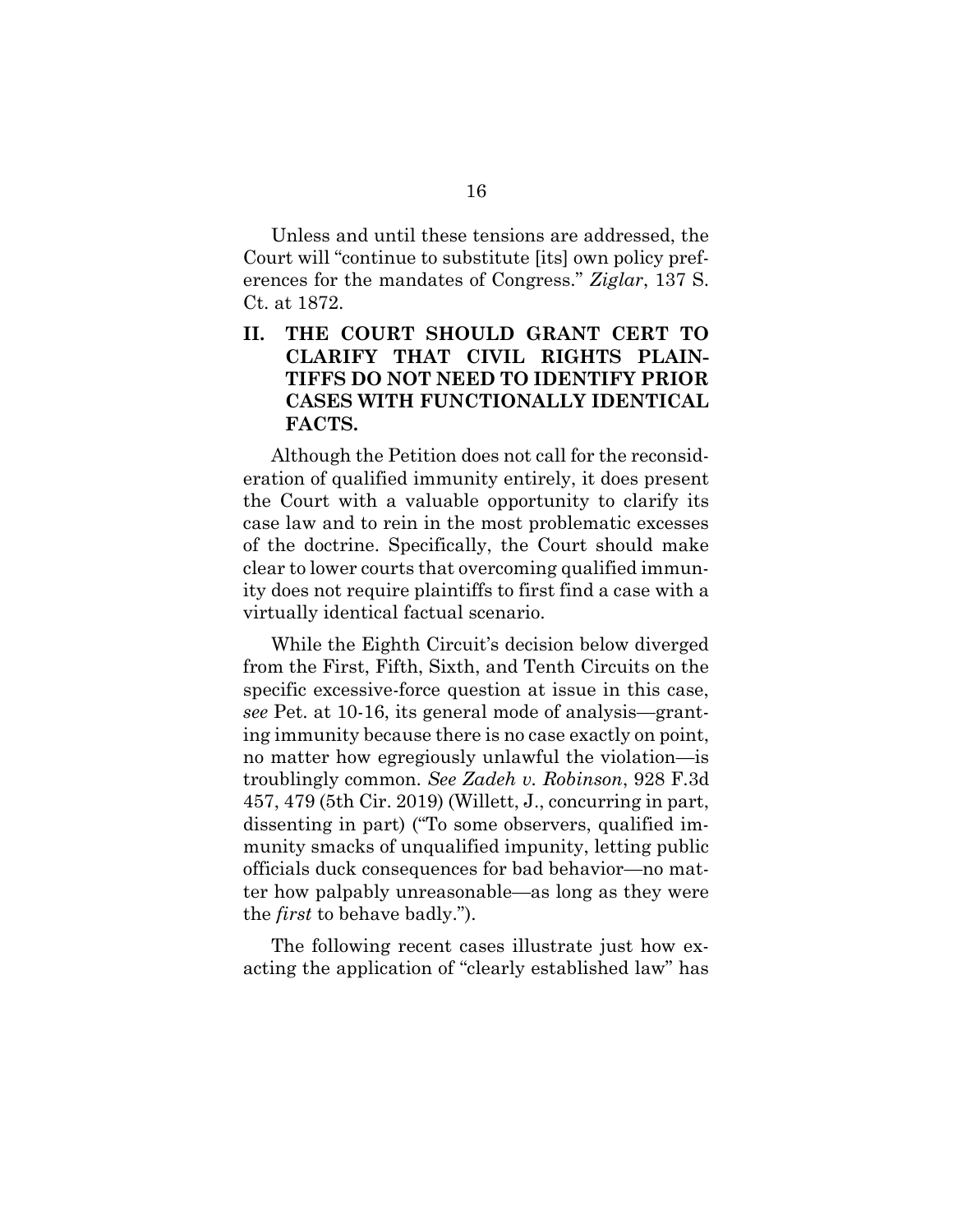become in the lower courts, effectively requiring a level of particularity that no plaintiff could feasibly meet:

- In *Allah v. Milling*, 876 F.3d 48 (2d Cir. 2017), the Second Circuit, over a dissent, reversed the denial of immunity to prison officials who had kept a man awaiting trial for drug charges in extreme solitary confinement conditions for seven months. The decision to place him in solitary was all due to one instance of supposed "misconduct," when he asked to speak to a lieutenant about why he was not allowed to visit commissary. The majority agreed the prison guards violated the man's rights because his treatment was not "reasonably related to institutional security" and there was "no other legitimate governmental purpose justifying the placement." *Id.* at 58. But the court still held that the guards were entitled to immunity because "Defendants were following an established DOC practice," and "[n]o prior decision of the Supreme Court or of this Court . . . has assessed the constitutionality of that particular practice." *Id.* at 59.
- In *Latits v. Philips*, 878 F.3d 541 (6th Cir. 2017), the Sixth Circuit granted immunity to an officer who rammed a fleeing suspect's car off the road, ran up to his car, and shot him three times in the chest, killing him. The court held that the officer violated the man's Fourth Amendment rights, and it acknowledged that several prior cases had clearly established that "'shooting a driver while positioned to the side of his fleeing car violates the Fourth Amendment, absent some indication suggesting that the driver poses more than a fleeting threat.'" *Id.* at 552-53 (quoting *Hermiz v. City of Southfield*, 484 F. App'x 13, 17 (6th Cir. 2012)).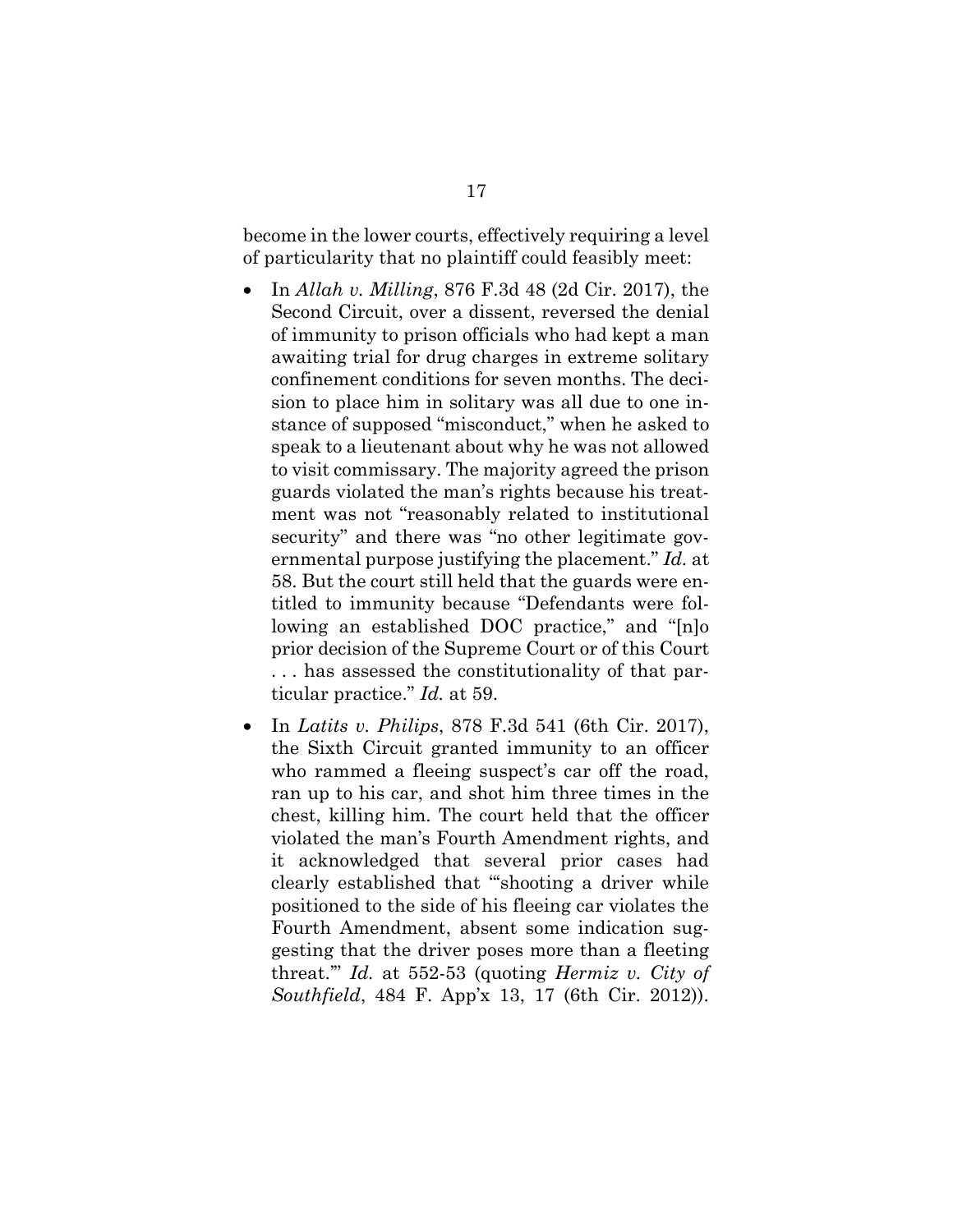Nevertheless, the majority found these prior cases "distinguishable" because they "involved officers confronting a car in a parking lot and shooting the non-violent driver as he attempted to *initiate* flight," whereas here "Phillips shot Latits after Latits led three police officers on a car chase for several minutes." *Id.* at 553. The lone dissenting judge noted that "the degree of factual similarity that the majority's approach requires is probably impossible for any plaintiff to meet." *Id.* at 558 (Clay, J., concurring in part and dissenting in part).

• In *Baxter v. Bracey*, 751 F. App'x 869 (6th Cir. 2018), <sup>17</sup> the Sixth Circuit granted immunity to two officers who deployed a police dog against a suspect that had surrendered by sitting on the ground with his hands in the air. A prior case had already held that an officer clearly violated the Fourth Amendment when he used a police dog without warning against an unarmed residential burglary suspect who was lying on the ground with his hands at his sides. *See Campbell v. City of Springsboro*, 700 F.3d 779, 789 (6th Cir. 2012). But the court found this prior case insufficient because "Baxter does not point us to any case law suggesting that *raising his hands, on its own*, is enough to put Harris on notice that a canine apprehension was unlawful." *Baxter*, 751 F. App'x at 872 (emphasis added). In other words, prior case law holding it unlawful to deploy police dogs against non-threatening suspects who surrendered by *laying on the ground* did not make

<sup>17</sup> Mr. Baxter's petition for a writ of certiorari was docketed on April 10, 2019, and it is currently before the Court. *See Baxter v. Bracey*, No. 18-1287 (U.S. Sup. Ct.).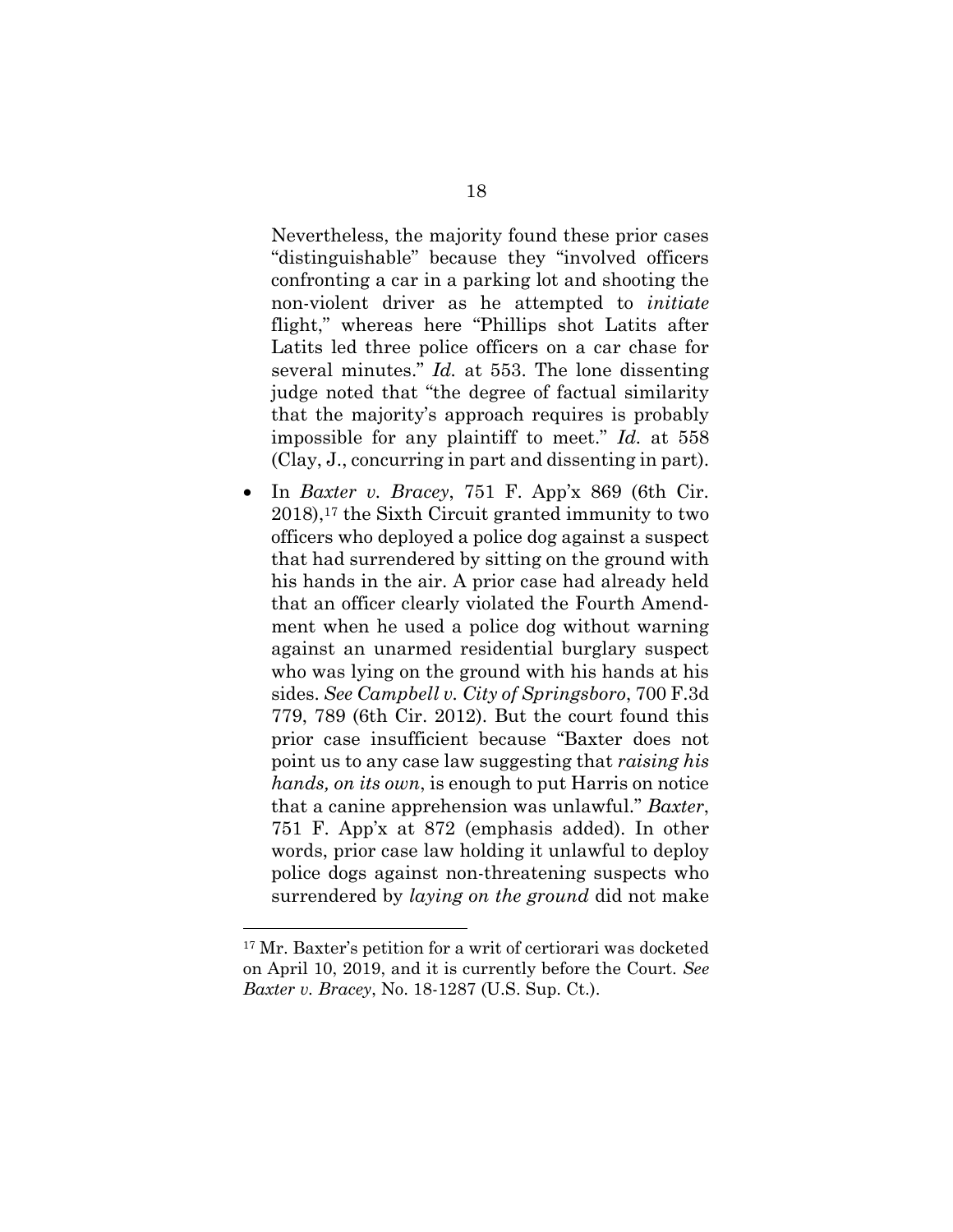clear that it was unlawful to deploy police dogs against non-threatening suspects who surrendered by *sitting on the ground with their hands up*.

- In *Corbitt v. Vickers*, 929 F.3d 1304 (11th Cir. 2019), <sup>18</sup> the Eleventh Circuit, over a dissent, granting immunity to an officer who shot a ten-year-old child lying on the ground, while repeatedly attempting to shoot a family dog that was not posing a threat to anyone. The majority granted immunity based on the "unique facts of this case," *id.* at 1316, and held that "[n]o case capable of clearly establishing the law for this case holds that a temporarily seized person—as was [the child] in this case—suffers a violation of his Fourth Amendment rights when an officer shoots at a dog—or any other object—and accidentally hits the person," *id.* at 1319.
- In *Jessop v. City of Fresno*, 936 F.3d 937 (9th Cir. 2019), the Ninth Circuit granted immunity to officers who stole hundreds of thousands of dollars during execution of a search warrant, by seizing \$151,380 in cash and \$125,000 in rare coins, but recording only \$50,000 in seized property. The court noted that while "the theft of . . . personal property by police officers sworn to uphold the law" might be "morally reprehensible," *id.* at 943, the officers were entitled to immunity simply because "[w]e have never addressed whether the theft of property covered by the terms of a search warrant, and

<sup>18</sup> Ms. Corbitt's petition for a writ of certiorari was docketed on November 26, 2019, and it is currently before the Court. *See Corbitt v. Vickers*, No. 19-679 (U.S. Sup. Ct.).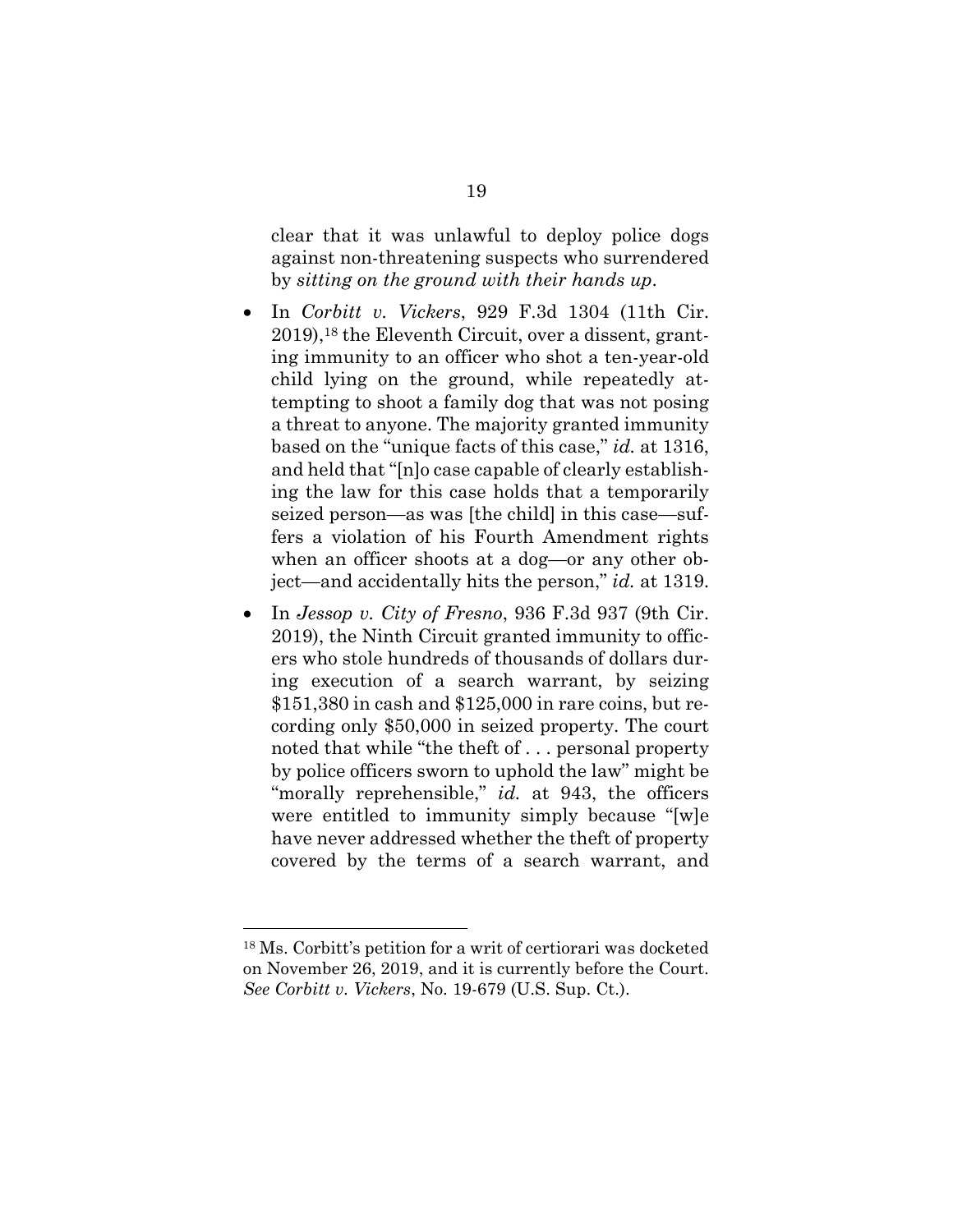seized pursuant to that warrant, violates the Fourth Amendment." *Id.* at 941.

These decisions, along with the Eighth Circuit's decision in this case and many others like it, apply the "clearly established law" standard more aggressively than this Court has ever instructed. But those mistakes are somewhat understandable, as this Court's jurisprudence has hardly been a model of clarity.

In *Harlow v. Fitzgerald*, 457 U.S. 800 (1982), the Court announced the rule that defendants are immune from liability under Section 1983 unless they violate "clearly established statutory or constitutional rights of which a reasonable person would have known." *Id.* at 818. This test was intended to define qualified immunity in "objective terms," *id.* at 819, in that it would turn on the "objective" state of the law, rather than the "subjective good faith" of the defendant, *id.* at 816. But the "clearly established law" standard announced in *Harlow* has proven hopelessly malleable and indefinite, because there is simply no objective way to define the level of generality at which it should be applied.

Since *Harlow* was decided, this Court has issued dozens of substantive qualified immunity decisions that attempt to hammer out a workable understanding of "clearly established law," but with little practical success. On the one hand, the Court has repeatedly instructed lower courts "not to define clearly established law at a high level of generality," *Ashcroft v. al-Kidd*, 563 U.S. 731, 742 (2011), and stated that "clearly established law must be 'particularized' to the facts of the case." *White v. Pauly*, 137 S. Ct. 548, 552 (2017) (quoting *Anderson v. Creighton*, 483 U. S. 635, 640 (1987)). But on the other hand, it has said that its case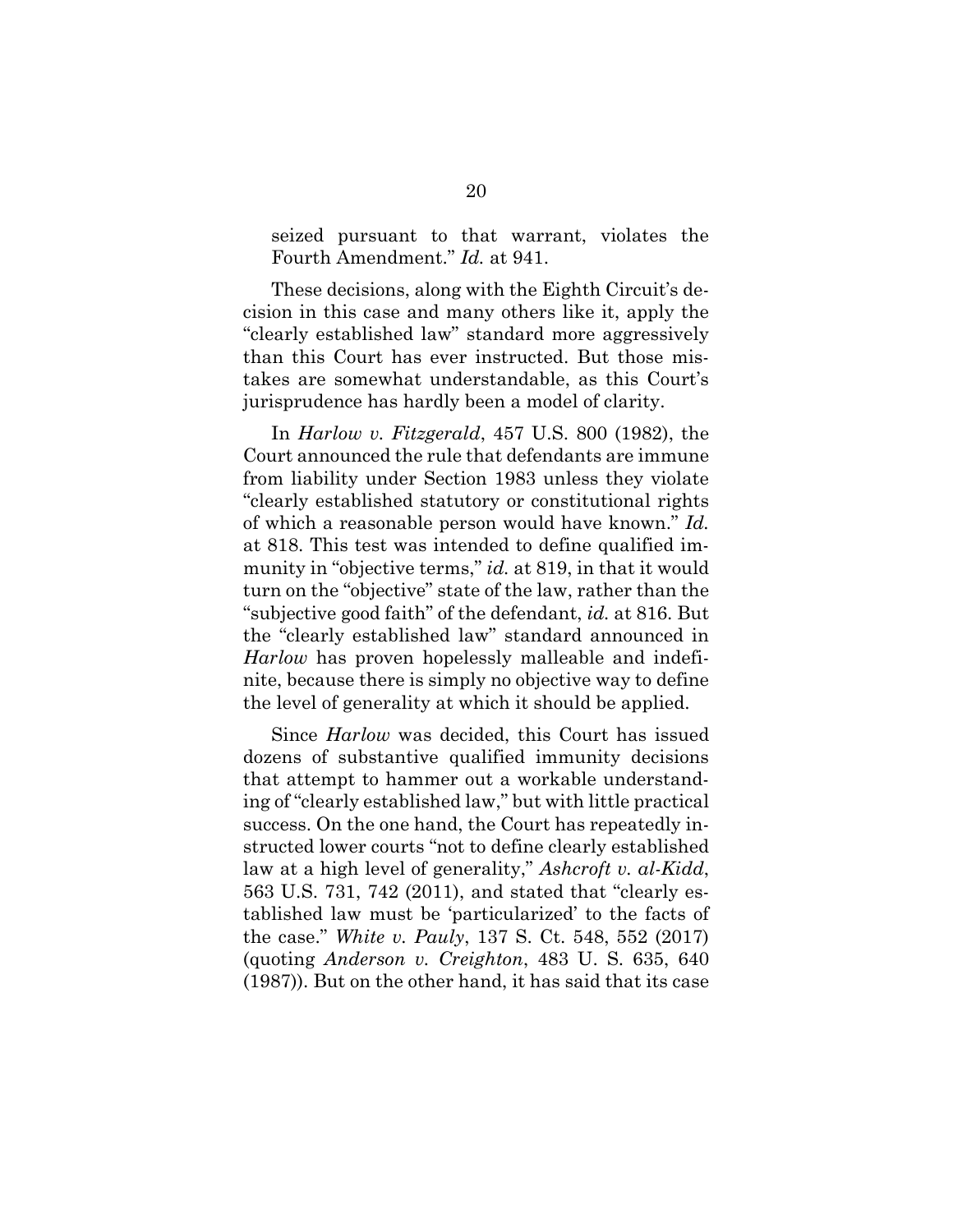law "does not require a case directly on point for a right to be clearly established," *Kisela*, 138 S. Ct. at 1152 (quoting *White*, 137 S. Ct. at 551), and that "'general statements of the law are not inherently incapable of giving fair and clear warning.'" *White*, 137 S. Ct. at 552 (quoting *United States v. Lanier*, 520 U.S. 259, 271 (1997)).

<span id="page-26-0"></span>How to navigate between these abstract instructions? The Court's specific guidance has been no more concrete—it has stated simply that "[t]he dispositive question is 'whether the violative nature of particular conduct is clearly established.'" *Mullenix v. Luna*, 136 S. Ct. 305, 308 (2015) (quoting *al-Kidd*, 563 U.S. at 742). The problem, of course, is that this instruction is circular—how to identify clearly established law depends on whether the illegality of the conduct was clearly established. It is therefore absolutely crucial that this Court clarify the standards for determining "clearly established law," curb the most egregious applications of qualified immunity, and reaffirm the principle that certain constitutional violations are so obvious as to not require prior cases with functionally identical facts.